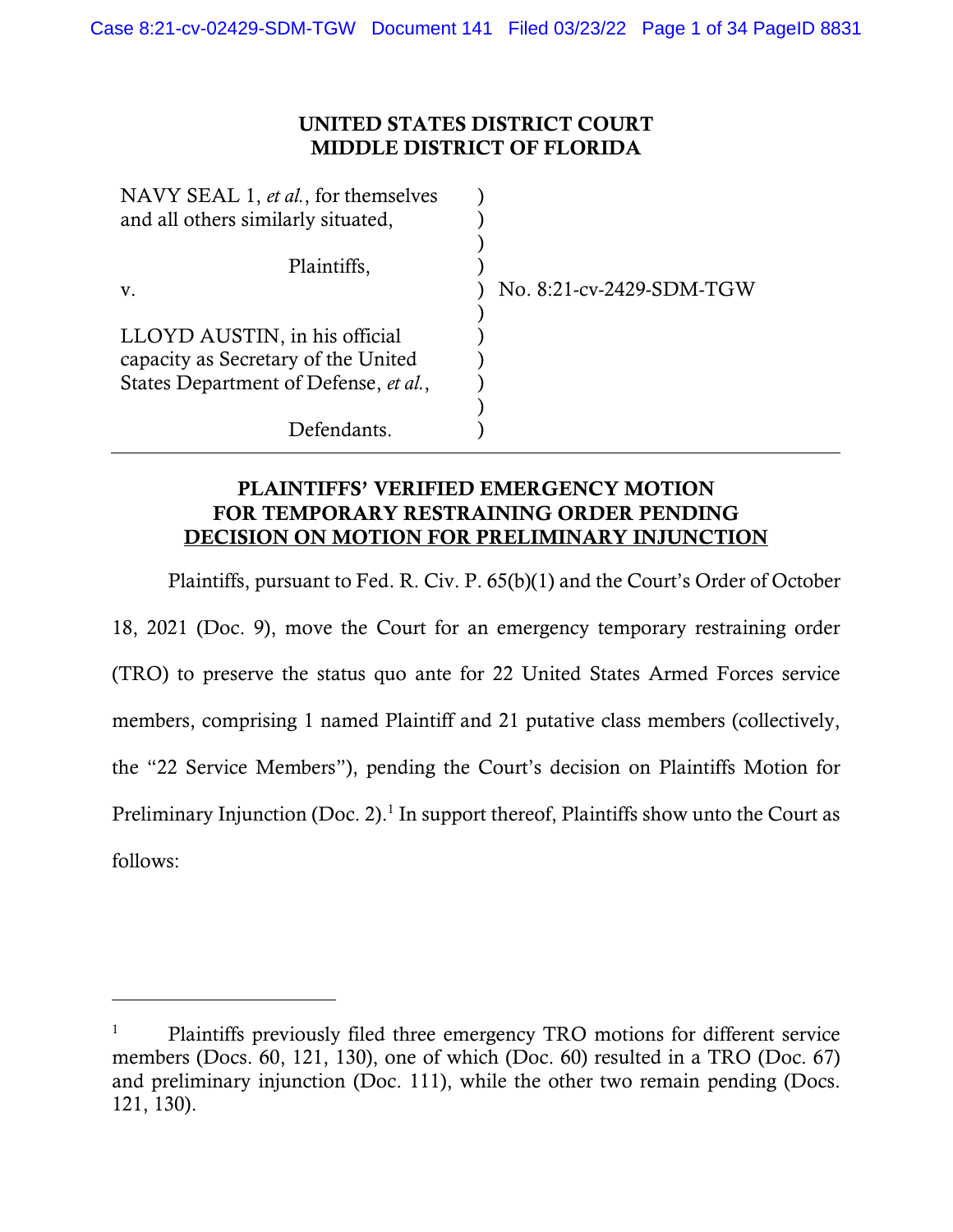#### INTRODUCTION

In its first Order in this case, the Court invited Plaintiffs to "move on behalf of any individual member of the alleged class" who "imminently will suffer serious and irreparable injury before a preliminary injunction, if any, issues[]; whose interests are otherwise not adequately protected by the hearing on November 15, 2021; and whose circumstances are for some singular reason markedly more acute than other members of the putative class." (Doc. 9 at 4.) As demonstrated below and in the attached exhibits, the 22 Service Members face immediate and irreparable harm to their free exercise rights and military careers absent immediate injunctive relief from this Court. Emergency, interim injunctive relief is necessary pending determination of Plaintiffs' preliminary injunction motion. Plaintiffs did not seek or invite returning to this Court for emergency relief, but Defendants have nevertheless placed the 22 Service Members in need of immediate and emergency relief. Each of the 22 Service Members has received his or her final religious accommodation (RA) appeal denial and order to be vaccinated against conscience or face immediate consequences. Immediate relief is necessary because those consequences begin as early as today, March 23, 2022.

Following is a table identifying, for each of the 22 Service Members, the service member's name (in pseudonym), individual circumstances justifying immediate relief, and corresponding attached exhibit comprising the service member's RA appeal denial packet: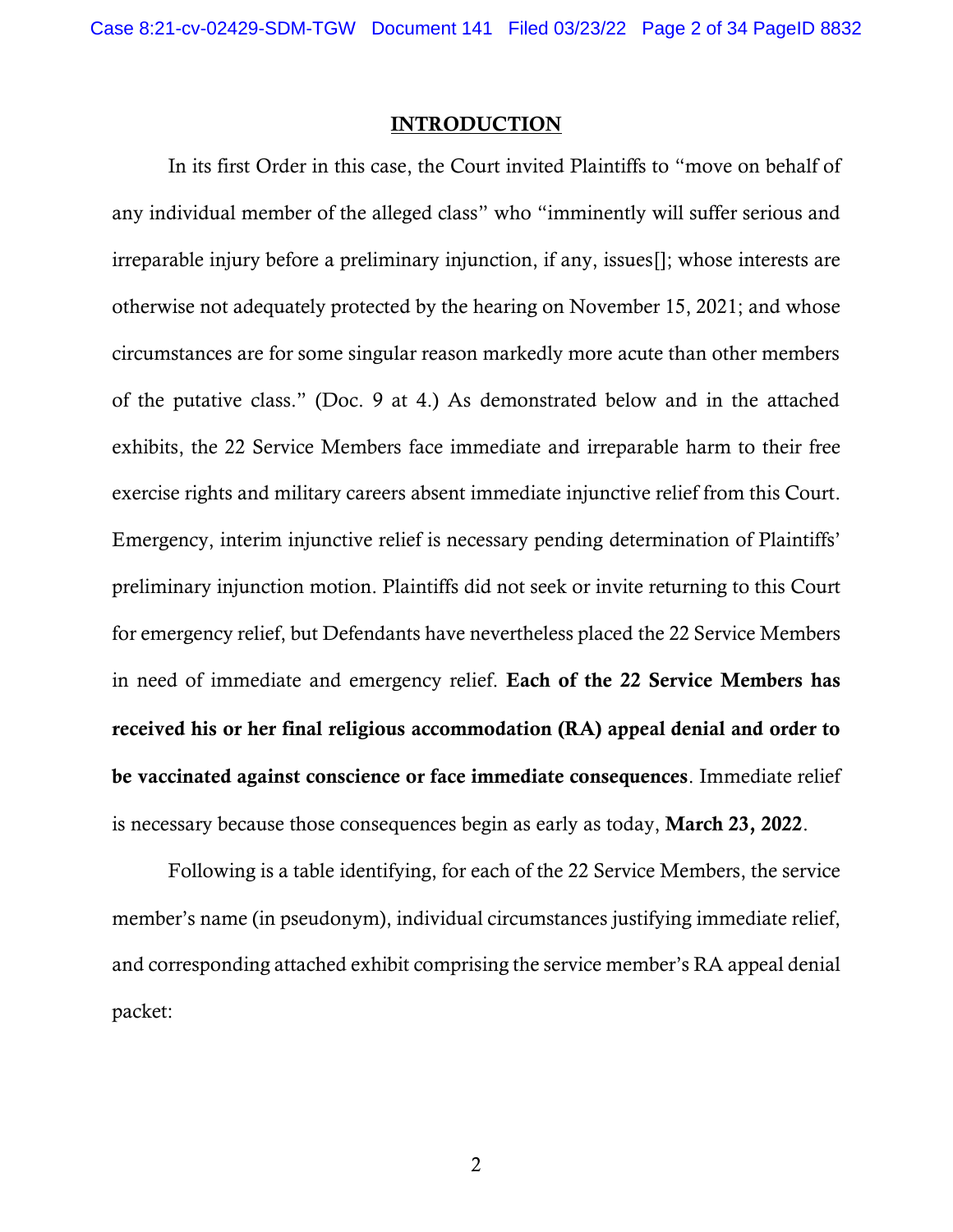| Ex.            | <b>Name and Circumstances</b>                                                                                                                                                                                                                                                                                                                                                                                                                                                                                                                            |
|----------------|----------------------------------------------------------------------------------------------------------------------------------------------------------------------------------------------------------------------------------------------------------------------------------------------------------------------------------------------------------------------------------------------------------------------------------------------------------------------------------------------------------------------------------------------------------|
|                | A   LANCE CORPORAL ADMINISTRATIVE SPECIALIST,<br>United States Marine Corps, received the final denial of her RA appeal on<br>December 27, 2021, and was ordered to be COVID-19 vaccinated. She has<br>been informed that she will be separated by March 24, 2022 for failure to<br>receive COVID-19 vaccination against her religious beliefs.                                                                                                                                                                                                          |
| B              | CAPTAIN,<br>United States Marine Corps, has been ordered to receive the COVID-19<br>vaccine by March 23, 2022 or face immediate disciplinary proceedings to<br>include punitive and/or administrative action. CAPTAIN will be placed on<br>the Officer Disciplinary Notebook (ODN) as of March 23, 2022.                                                                                                                                                                                                                                                 |
| $\mathsf{C}$   | STAFF SERGEANT,<br>United States Marine Corps, has been given an order to receive the COVID-<br>19 vaccine by March 25, 2022 or face immediate disciplinary proceedings to<br>include punitive and/or administrative action, including action for violation<br>of Article 92 of the UCMJ.                                                                                                                                                                                                                                                                |
| D <sub>1</sub> | Plaintiff COLONEL FINANCIAL MANAGEMENT OFFICER,<br>United States Marine Corps, has been informed that he will receive his<br>administrative separation orders on Friday, March 25, 2022.                                                                                                                                                                                                                                                                                                                                                                 |
| E <sub>1</sub> | CAPTAIN,<br>United States Air Force, received a final denial of his religious<br>accommodation request and appeal on February 20, 2022, and was given a<br>five-day order to receive the COVID-19 vaccine or face immediate discipline,<br>which can now occur at any time.                                                                                                                                                                                                                                                                              |
|                | $F$   MAJOR 1,<br>United States Air Force, has been informed that his failure to accept or<br>receive the COVID-19 vaccine is a violation of a lawful order and that any<br>day he could receive immediate discipline, including UCMJ and/or adverse<br>administrative action up to and including separation from the Air Force<br>Reserve. MAJOR 1 has been informed that his Letter of Reprimand (LOR) is<br>forthcoming, and that he will be immediately placed on IRR as soon as it is<br>received, which will begin the separation process for him. |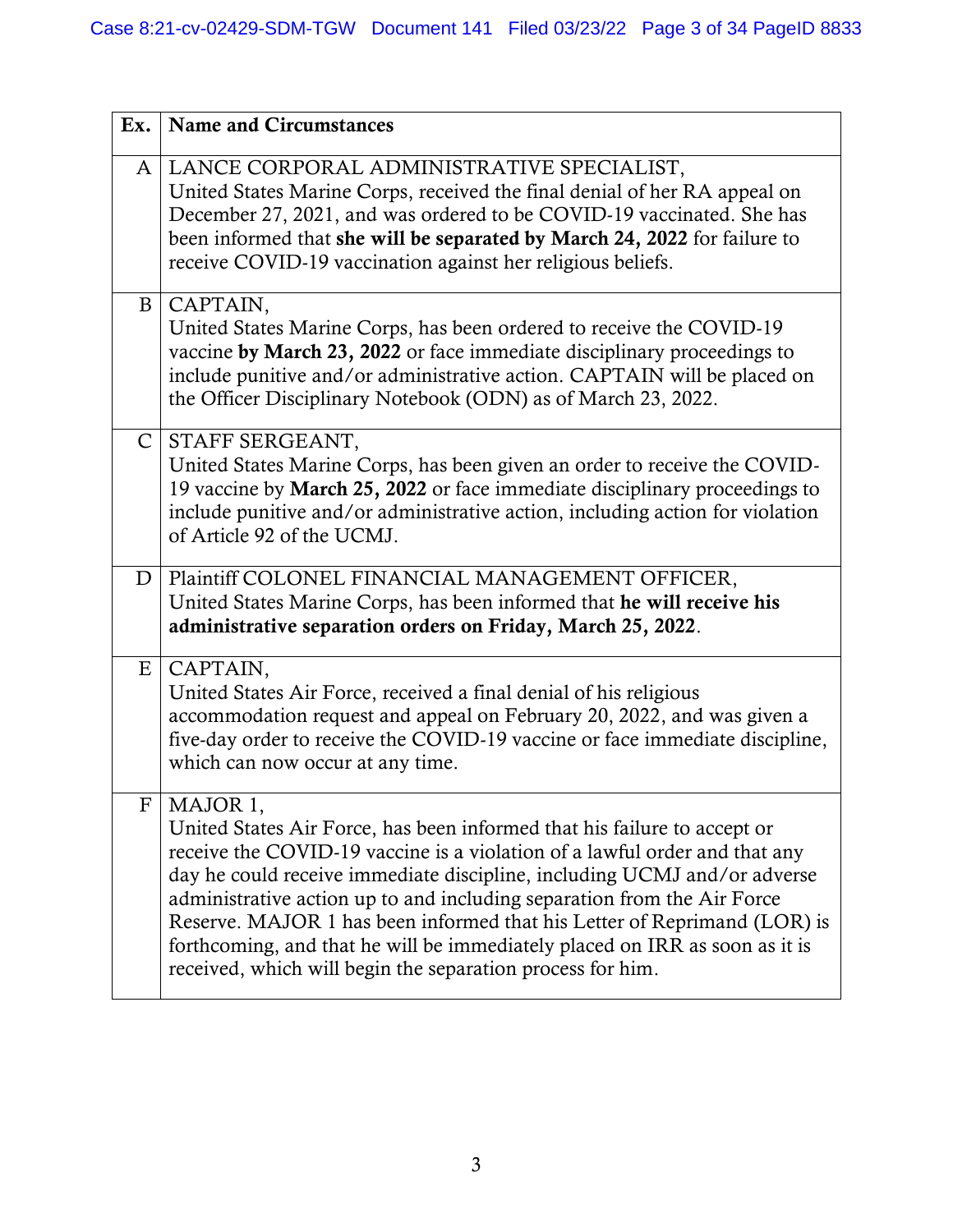| Ex.            | <b>Name and Circumstances</b>                                                                                                                                                                                                                                                                                                                                                                                                                                                                                                                                         |
|----------------|-----------------------------------------------------------------------------------------------------------------------------------------------------------------------------------------------------------------------------------------------------------------------------------------------------------------------------------------------------------------------------------------------------------------------------------------------------------------------------------------------------------------------------------------------------------------------|
|                | G   MAJOR 2,<br>United States Air Force, received a final denial of his religious<br>accommodation request and appeal on February 12, 2022, and was given a<br>five-day order to receive the COVID-19 vaccine or face immediate discipline,<br>which can now occur at any time.                                                                                                                                                                                                                                                                                       |
| H <sub>1</sub> | STAFF SERGEANT,<br>United States Air Force, received the final denial of her religious<br>accommodation appeal on March 3, 2022, and on March 14 was provided a<br>written order to receive the vaccine by March 19, 2022. STAFF SERGEANT<br>was informed that failure to comply by the deadline will be considered<br>violation of a lawful order and will result in "administrative and/or punitive<br>action for Failing to Obey and Order under Article 92 of the Uniform Code<br>of Military Justice."                                                           |
| $\mathbf{I}$   | TECH SERGEANT,<br>United States Air Force, received the final denial of her religious<br>accommodation appeal on February 10, 2022, and was ordered to receive the<br>COVID-19 vaccine by February 22, 2022. TECH SERGEANT did not<br>receive the COVID-19 vaccine on February 22, and on March 2, 2022 was<br>issued a written Letter of Reprimand for refusal to obey an order, a copy of<br>which was placed in her Unfavorable Information File. TECH SERGEANT<br>is subject to imminent disciplinary action for her alleged failure to follow a<br>direct order. |
|                | J   LIEUTENANT COLONEL 1,<br>United States Air Force Reserve, received the Air Force's final denial of his<br>religious accommodation appeal on February 28, 2022 and was ordered to<br>receive the COVID-19 vaccine within five days. LIEUTENANT COLONEL<br>1 is subject to imminent discipline and separation proceedings for an alleged<br>failure to follow a lawful order.                                                                                                                                                                                       |
|                | K   LIEUTENANT COLONEL 2,<br>United States Air Force Reserve, received the Air Force's final denial of his<br>religious accommodation appeal on February 25, 2022 and was ordered to<br>receive the COVID-19 vaccine within five days. LIEUTENANT COLONEL<br>2 is subject to imminent discipline and separation proceedings for an alleged<br>failure to follow a lawful order.                                                                                                                                                                                       |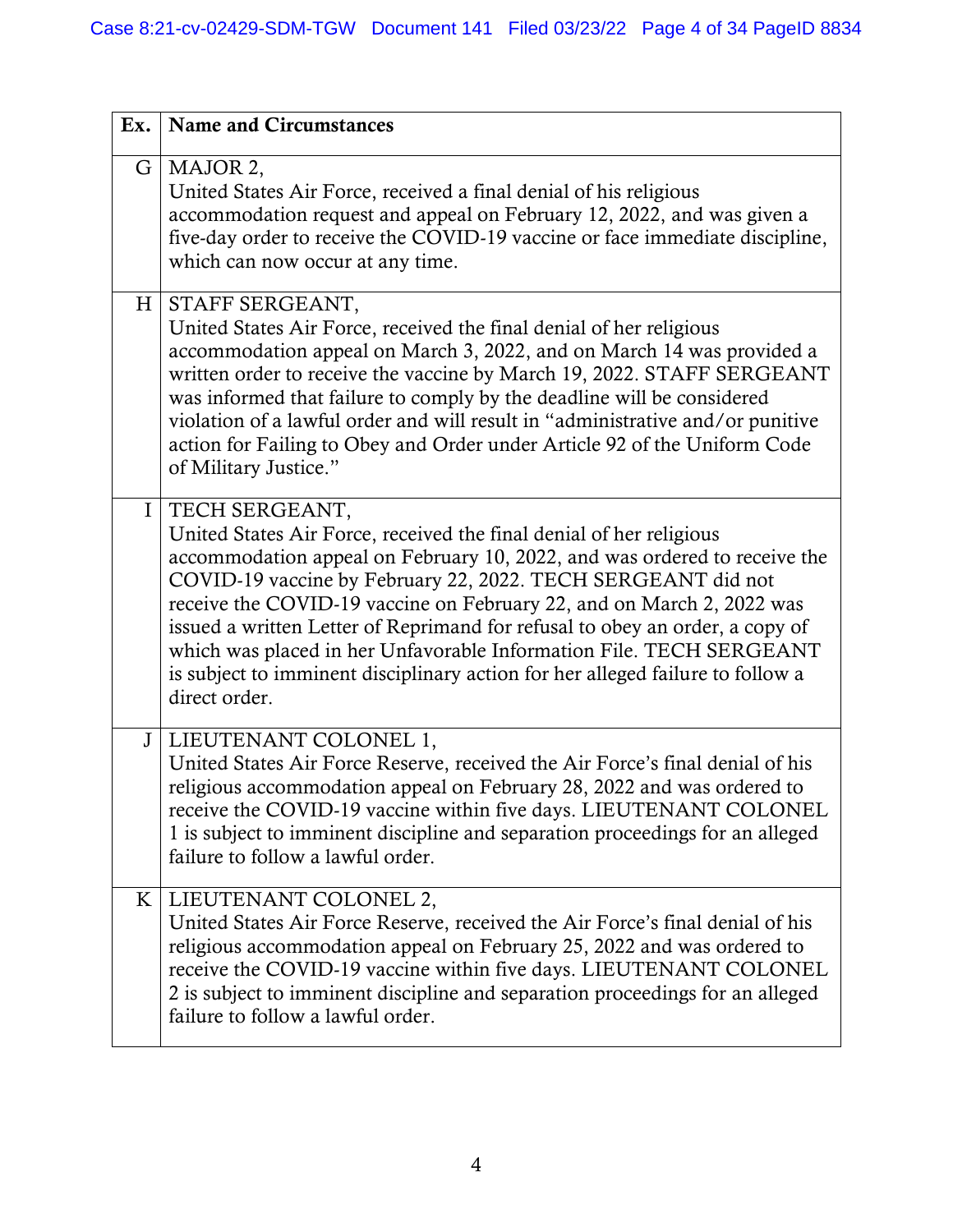| Ex.            | <b>Name and Circumstances</b>                                                                                                                                                                                                                                                                                                                                                                                                                                                                                                                                                                                                             |
|----------------|-------------------------------------------------------------------------------------------------------------------------------------------------------------------------------------------------------------------------------------------------------------------------------------------------------------------------------------------------------------------------------------------------------------------------------------------------------------------------------------------------------------------------------------------------------------------------------------------------------------------------------------------|
|                | L   MAJOR,<br>United States Air Force Reserve, received the Air Force's final denial of his<br>religious accommodation appeal on February 25, 2022, and on March 12 was<br>ordered to receive the COVID-19 vaccine within five days. MAJOR was<br>informed that failure to comply with the order would result in<br>"administrative and/or punitive action for Failing to Obey and Order under<br>Article 92, Uniform Code of Military Justice and transfer to the IRR."<br>MAJOR is subject to imminent discipline and separation proceedings for an<br>alleged failure to follow a lawful order.                                        |
| M              | STAFF SERGEANT,<br>United States Air Force Reserve, received the Air Force's final denial of his<br>religious accommodation appeal on March 3, 2022, and on March 10 was<br>ordered to accept or receive the COVID-19 vaccine within five days. STAFF<br>SERGEANT was informed that failure to comply with the order would result<br>in "administrative and/or punitive action for Failing to Obey and Order<br>under Article 92, Uniform Code of Military Justice and transfer to the IRR."<br>STAFF SERGEANT is subject to imminent discipline and separation<br>proceedings for an alleged failure to follow a lawful order.           |
| N <sub>1</sub> | LIEUTENANT,<br>United States Navy, received a final denial of his religious accommodation<br>request on March 14, 2022, and was provided an Administrative Remarks<br>form containing a "COVID-19 Vaccination Refusal Counseling/Warning"<br>stating "you are considered a COVID-19 persistent vaccine refuser and have<br>disobeyed a lawful order." LIEUTENANT faces imminent discipline and<br>separation from the United States Navy.                                                                                                                                                                                                 |
| O              | LIEUTENANT COMMANDER 1,<br>United States Navy, has received a final denial of his religious<br>accommodation appeal and has been informed that failure to accept or<br>receive a COVID-19 vaccine will result in immediate discipline and<br>separation from the United States Navy. LIEUTENANT COMMANDER 1<br>has been informed that he may accept the COVID-19 vaccine or submit a<br>request to retire or resign effective May 31, 2022. Failure to accept the<br>vaccine or submit for retirement will result in a letter of misconduct that<br>initiates the separation process and makes him ineligible for retirement<br>benefits. |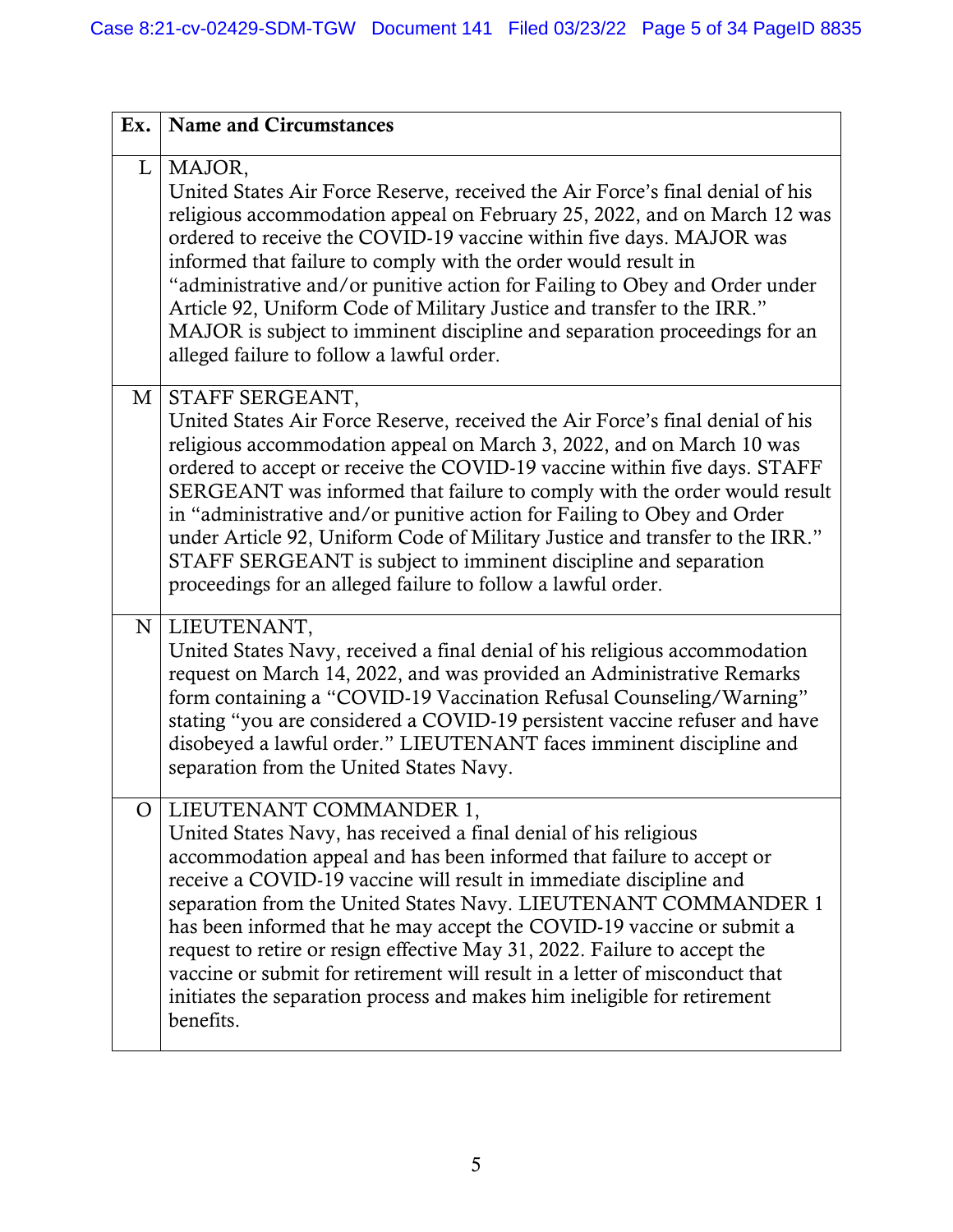| Ex.            | <b>Name and Circumstances</b>                                                                                                                                                                                                                                                                                                                                                                                                                                                                                                                                                  |
|----------------|--------------------------------------------------------------------------------------------------------------------------------------------------------------------------------------------------------------------------------------------------------------------------------------------------------------------------------------------------------------------------------------------------------------------------------------------------------------------------------------------------------------------------------------------------------------------------------|
| P <sub>1</sub> | LIEUTENANT COMMANDER 2,<br>United States Navy, has been brought before his command for a Fitness<br>Report and Counseling Record, in which he was determined to be unfit and<br>not deployable solely for seeking a religious accommodation from the<br>COVID-19 vaccine requirement, and he anticipates the imminent<br>commencement of administrative separation proceedings.                                                                                                                                                                                                |
| Q              | HOSPITAL CORPSMAN FIRST CLASS,<br>United States Navy, received a final denial of his religious accommodation<br>appeal and an order to receive the COVID-19 vaccine or face imminent<br>disciplinary proceedings and separation.                                                                                                                                                                                                                                                                                                                                               |
|                | R   LIEUTENANT COLONEL,<br>United States Space Force, received a final denial of his religious<br>accommodation appeal on March 11, 2022, and was ordered to receive a<br>COVID-19 vaccine by March 17, 2022. He was advised that his failure to<br>receive the vaccine "may result in administrative and/or punitive action for<br>Failing to Obey an Order under Article 92, Uniform Code of Military<br>Justice," which action may now occur at any time.                                                                                                                   |
| $S_{-}$        | LIEUTENANT COMMANDER,<br>United States Navy Reserve, received the final denial of his religious<br>accommodation appeal on March 14, 2022 and was ordered to receive the<br>COVID-19 vaccine within five days. LIEUTENANT COMMANDER faces<br>imminent discipline and separation for his failure to receive the vaccine.                                                                                                                                                                                                                                                        |
|                | T   LIEUTENANT COLONEL,<br>United States Air Force, received the final denial of his religious<br>accommodation appeal on March 14, 2022 and was ordered to receive the<br>COVID-19 vaccine within five calendar days. LIEUTENANT COLONEL<br>has been informed that "[f]ailure to comply with this lawful order may result<br>in administrative and/or punitive action for Failing to Obey an Order under<br>Article 92, Uniform Code of Military Justice." LIEUTENANT COLONEL<br>faces imminent disciplinary and separation proceedings that can be initiated<br>at any time. |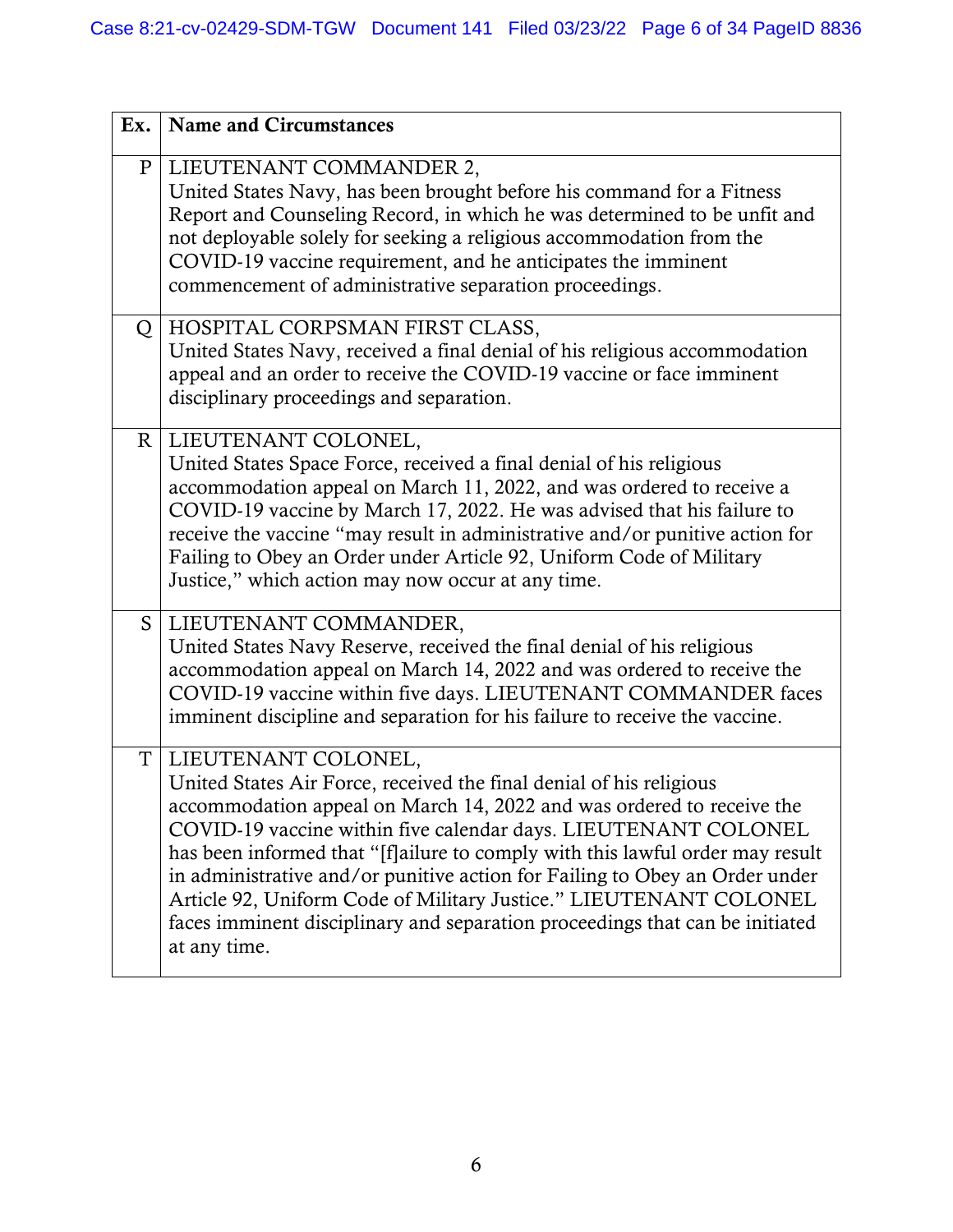| Ex. | <b>Name and Circumstances</b>                                                                                                                                                                                                                                                                                                                                                                                                                                                                                                                                                                                                                                                                                                                                                                                                                                                                                                                                                                                                                                                                                                                                                                                                                                                                                                                                                                                                                                                                                                                                                     |
|-----|-----------------------------------------------------------------------------------------------------------------------------------------------------------------------------------------------------------------------------------------------------------------------------------------------------------------------------------------------------------------------------------------------------------------------------------------------------------------------------------------------------------------------------------------------------------------------------------------------------------------------------------------------------------------------------------------------------------------------------------------------------------------------------------------------------------------------------------------------------------------------------------------------------------------------------------------------------------------------------------------------------------------------------------------------------------------------------------------------------------------------------------------------------------------------------------------------------------------------------------------------------------------------------------------------------------------------------------------------------------------------------------------------------------------------------------------------------------------------------------------------------------------------------------------------------------------------------------|
| U   | ROTC MIDSHIPMAN,<br>United States Navy, received a final denial of his religious accommodation<br>appeal on March 8, 2022 and was given five days to receive a COVID-19<br>vaccine. On March 16, 2022 he was informed that he had been placed on<br>interim leave of absence and that a performance review board will be<br>scheduled. His tuition payments have been suspended, and he has been<br>informed that his imminent performance review board may result in<br>disenrollment.                                                                                                                                                                                                                                                                                                                                                                                                                                                                                                                                                                                                                                                                                                                                                                                                                                                                                                                                                                                                                                                                                           |
| V   | MSGT OSI AGENT,<br>United States Air Force, received a final denial of his religious<br>accommodation appeal on January 21, 2022. His commander gave him a<br>direct order to get COVID-19 vaccinated on February 3, 2022, and then<br>again on February 17, 2022, both of which resulted in a Letter of Reprimand<br>(LOR) because he did not get vaccinated. On March 1, 2022, his commander<br>recommended him for demotion for failing to comply with the commander's<br>vaccination orders, and threatened him with still "further administrative<br>and/or Uniform Code of Military Justice actions" for continuing to<br>conscientiously object to vaccination, which threat the commander repeated<br>on March 7, 2022 ("I respect how you are comporting yourself, and I have no<br>doubt it will continue, but you must follow the orders you have been given or<br>you can face further administrative or UCMJ action."). The Air Force<br>demotion authority determined that demotion was appropriate on March 21,<br>2022. MSGT OSI AGENT's appeal of the demotion is pending. MSGT OSI<br>AGENT is just 8 months short of 20 years of faithful and highly decorated<br>active duty service, and the punitive demotion and imminent further<br>punishment threatened by his commander both jeopardize his current<br>approved retirement date of November 30, 2022 (with terminal leave to begin<br>on or about July 15, 2022) by potentially depriving him of retirement through<br>punitive separation or further depriving him of rank at the time of retirement. |

# **ARGUMENT**

In addition to the argument below, Plaintiffs incorporate by reference the legal argument contained in their Motion for Preliminary Injunction (Doc. 2), Reply in Support (Doc. 30), Supplemental Memorandum and Renewed Motion for Preliminary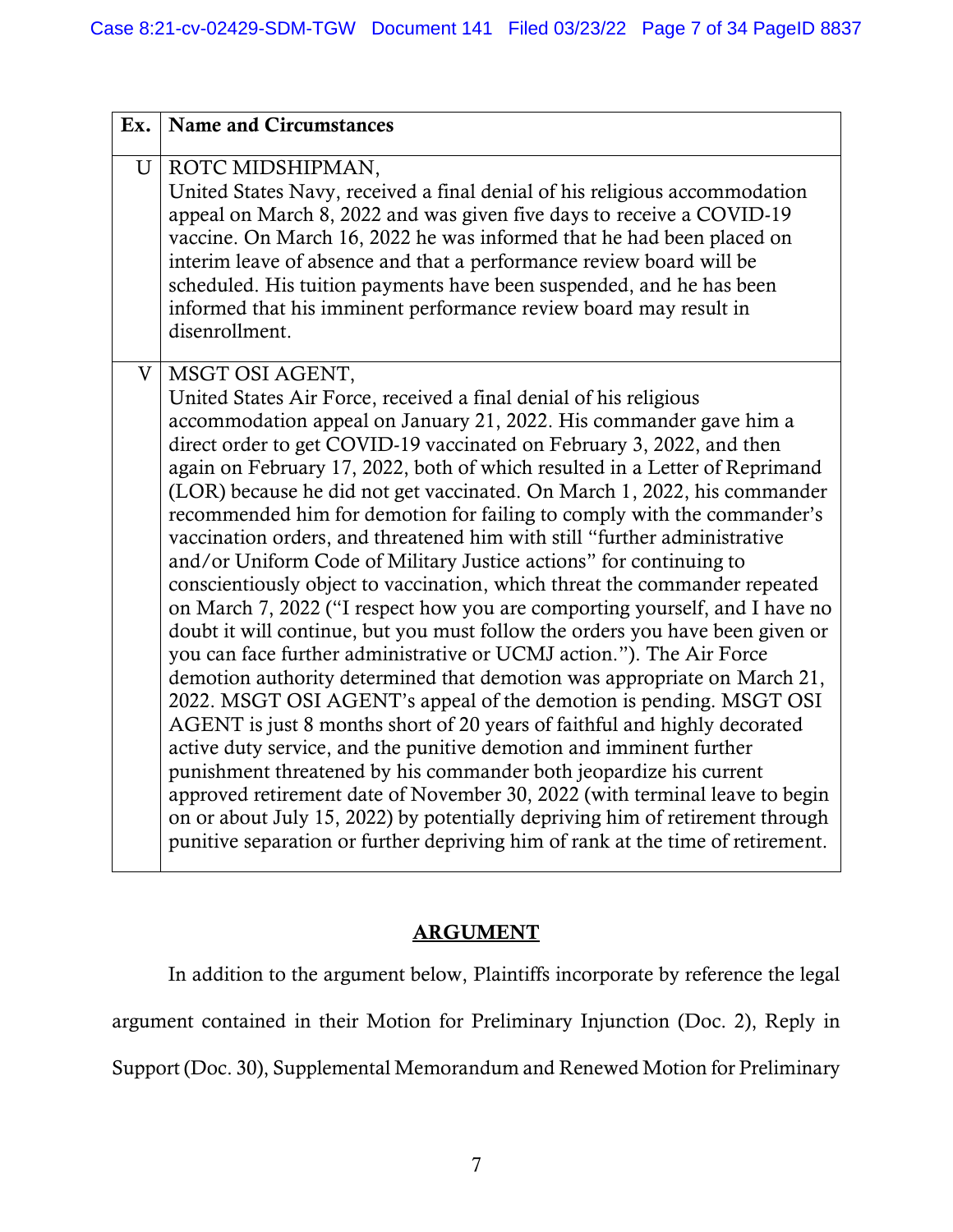Injunction (Doc. 51), and Second Supplemental Memorandum in Support of Motion for Preliminary Injunction (Doc. 104), and rely on the supplemental declarations and notices of supplemental authority filed in support of classwide preliminary injunctive relief (Docs. 82, 95, 100, 113). As set forth therein, Defendants' refusal to consider or grant Plaintiffs' requests for religious exemption and accommodation while granting thousands of similarly situated nonreligious exemptions violates the First Amendment and the Religious Freedom Restoration Act.

#### A TRO IS NEEDED TO PRESERVE THE STATUS QUO AND PREVENT I. IRREPARABLE INJURY PENDING THE COURT'S DECISION ON PLAINTIFFS' PRELIMINARY INJUNCTION MOTION.

"A Rule 65 TRO often functions to preserve the status quo until a court can enter a decision on a preliminary injunction application." *United States v. DBB, Inc.*, 1282 n.5 (1999); *see also Grasso v. Dudek*, No. 6:130cv01536-Orl-28GK, 2014 WL 12621193, at \*2 (M.D. Fla. Jan. 6, 2014) ("In the Eleventh Circuit, TRO's are intended to protect against irreparable harm and to preserve the status quo until a decision on the merits can be made."); *Talib v. SkyWay Comms. Holding Corp.*, No. 8:05-cv-282-T-17TBM, 2005 WL 8160176, at \*5 (M.D. Fla. Apr. 5, 2005) (same). (*See also* Doc. 67 at 8 (granting TRO for the "preservation of the status quo" while a decision on the preliminary injunction is pending).) Here, a TRO pending preliminary injunction is necessary to preserve the status quo and prevent immediate and irreparable harm that will occur for the 22 Service Members beginning on March 23, 2022, and continuing on March 24, March 25, and thereafter.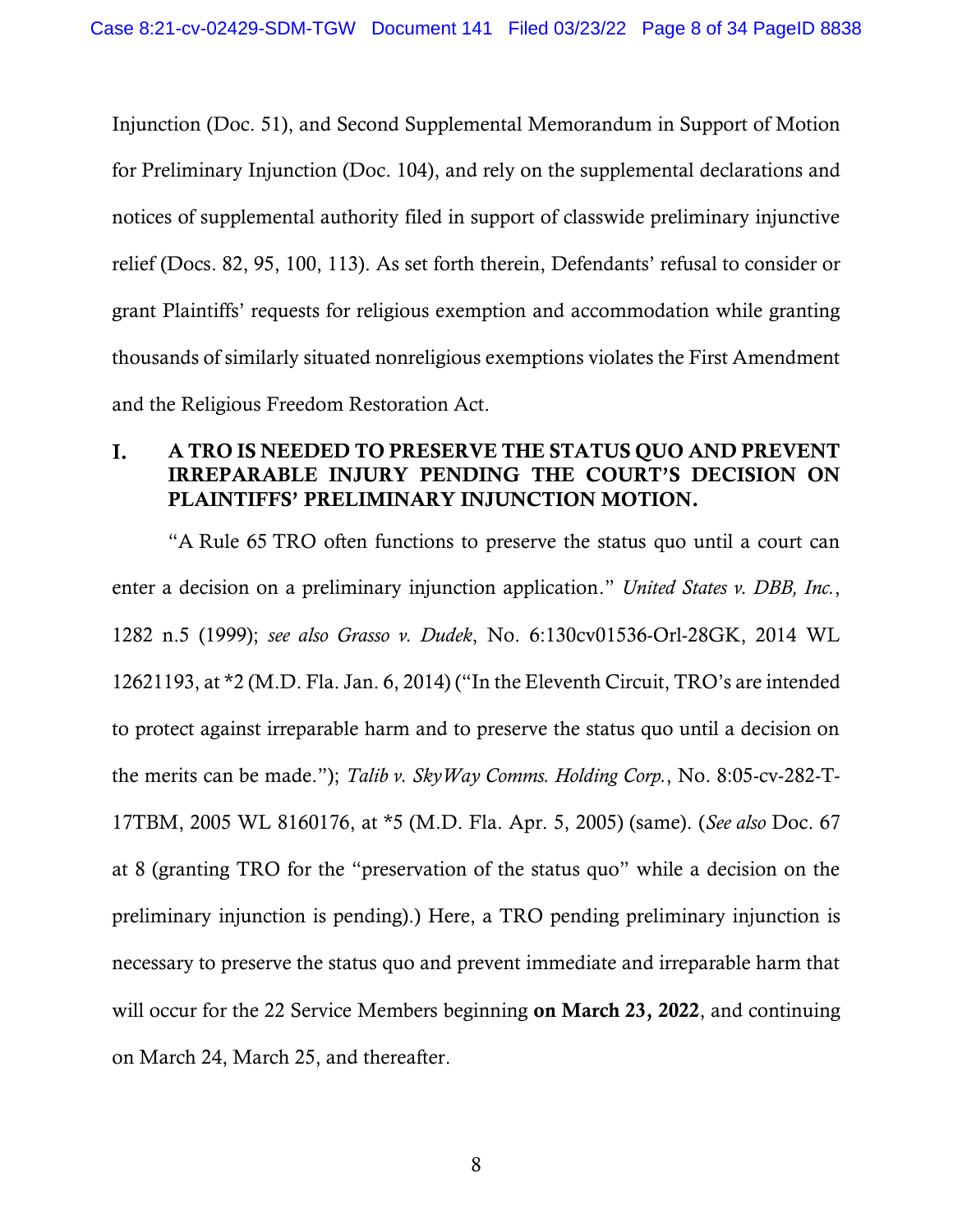### A. The 22 Service Members Face Immediate and Irreparable Deprivation of Free Exercise Rights in the Form of Involuntary Separation and Irreparable Career Damage.

The 22 Service Members will suffer immediate and irreparable injury absent a TRO pending decision on Plaintiffs' preliminary injunction motion, or individualized preliminary injunctive relief, because they will suffer the irretrievable sacrifice of cherished rights to free exercise under the First Amendment and RFRA. *See Roman Catholic Diocese of Brooklyn v. Cuomo*, 141 S. Ct. 63, 67 (2020) ("There can be no question that the challenged restrictions, if enforced, will cause irreparable harm. 'The loss of First Amendment freedoms, for even minimal periods of time, unquestionably constitutes irreparable injury.'" (quoting *Elrod v. Burns*, 427 U.S. 347, 373 (1976)). Indeed, as this Court already held, "[t]he pertinent precedents (and a fair empathy for the conscience of the sincere religious objector) suggest that in a Free Exercise Clause claim the initial episode of denial of free exercise causes irreparable harm . . . ." (Order, Doc. 40, at 30.) Indeed, as the Court held, "[r]equiring a service member either to follow a direct order contrary to a sincerely held religious belief or to face immediate processing for separation or other punishment undoubtedly causes irreparable harm." (Order, Doc. 111, at 45.)

The 22 Service Members all submitted RA requests based on their sincerely held religious objections to COVID-19 vaccination. (*See* Exs. A–V.) Their respective military branches denied their RAs and RA appeals, and issued orders to be vaccinated or face imminent discipline, administrative and punitive action, separation, and proceedings under Article 92 of the Uniform Code of Military Justice. But not one of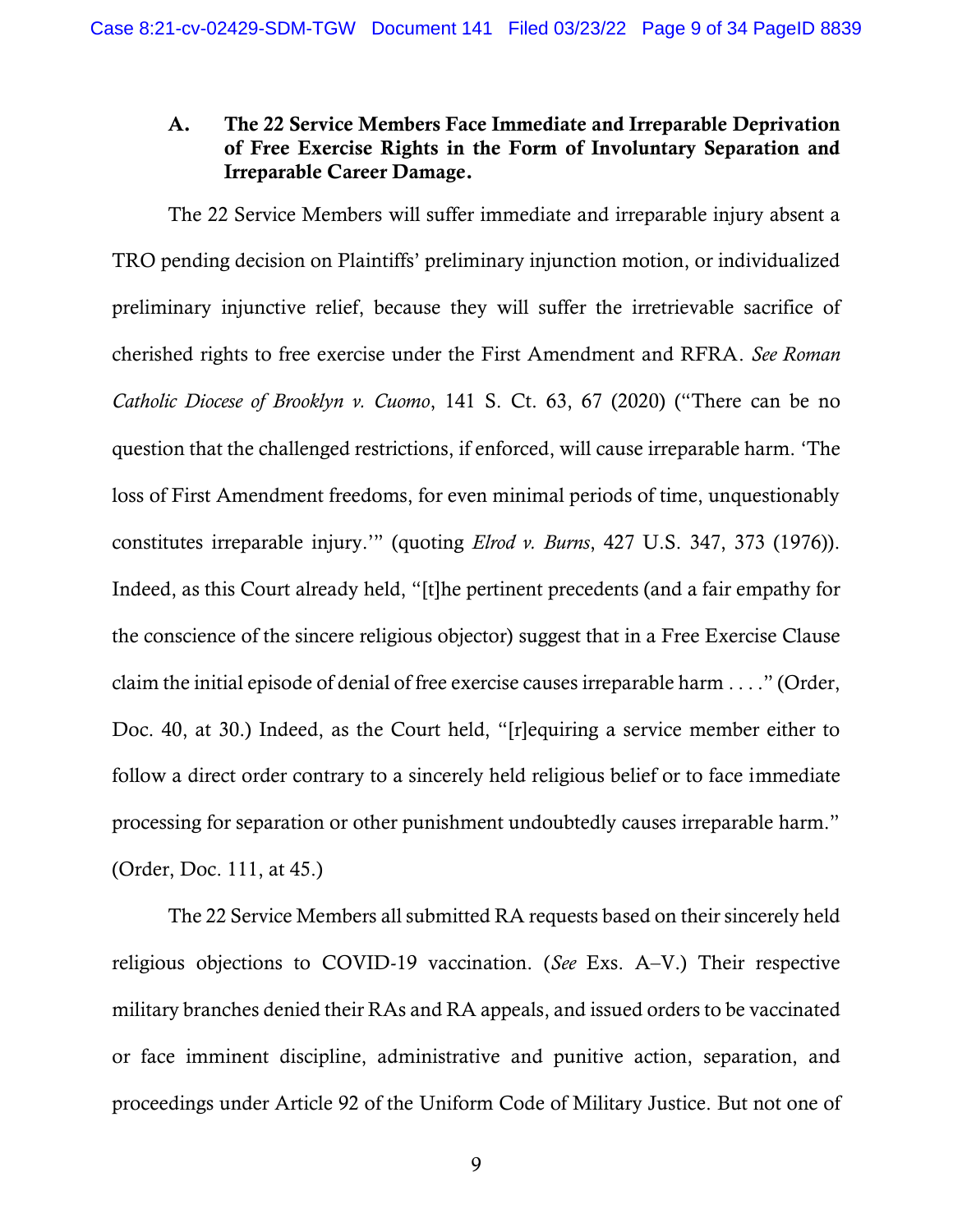the 22 Service Members received an individualized determination of his or her RA request or appeal, all of them receiving instead generalized, boilerplate, form-letter denials that have become familiar to this Court, "predicat[ing] [the 22 Service Members'] denial[s] on a broadly articulated interest in 'the health and safety of the force' and on the assertion that broadly articulated 'demands of military life' render ineffective any less restrictive means." (Doc. 111 at 38.) As the Court observed, "RFRA demands more." (*Id.*)

## B. Only a TRO Pending Decision on Plaintiffs' Motion for Preliminary Injunction Can Preserve the Status Quo.

In entering a TRO, "the court's task . . . is generally to restore, and preserve, the *status quo ante, i.e.,* the situation that existed between the parties immediately prior to the events that precipitated the dispute." *FHR TB, LLC v. TB Isle Resort, LP*, 865 F. Supp. 2d 1172, 1193 (S.D. Fla. 2011) (cleaned up). Indeed, where—as here—"an irremediably deteriorating condition threatens to thwart the Court's ability to render a proper final judgment on the merits later, the Court must act to preserve or restore the vanishing status quo ante." *Schrank v. Bliss*, 412 F. Supp. 28, 34 (M.D. Fla. 1976).

Only an immediate TRO pending decision on Plaintiffs' preliminary injunction motion (Doc. 2) can preserve the status quo ante. Absent immediate injunctive relief, the 22 Service Members will suffer irreparable deprivation of their free exercise rights and irreparable damage to their military careers. Indeed, the 22 Service Members "face either (1) a most-likely-unlawful deprivation of their accumulated status and standing in the United States military, as well as prospective advancement and benefits, or (2)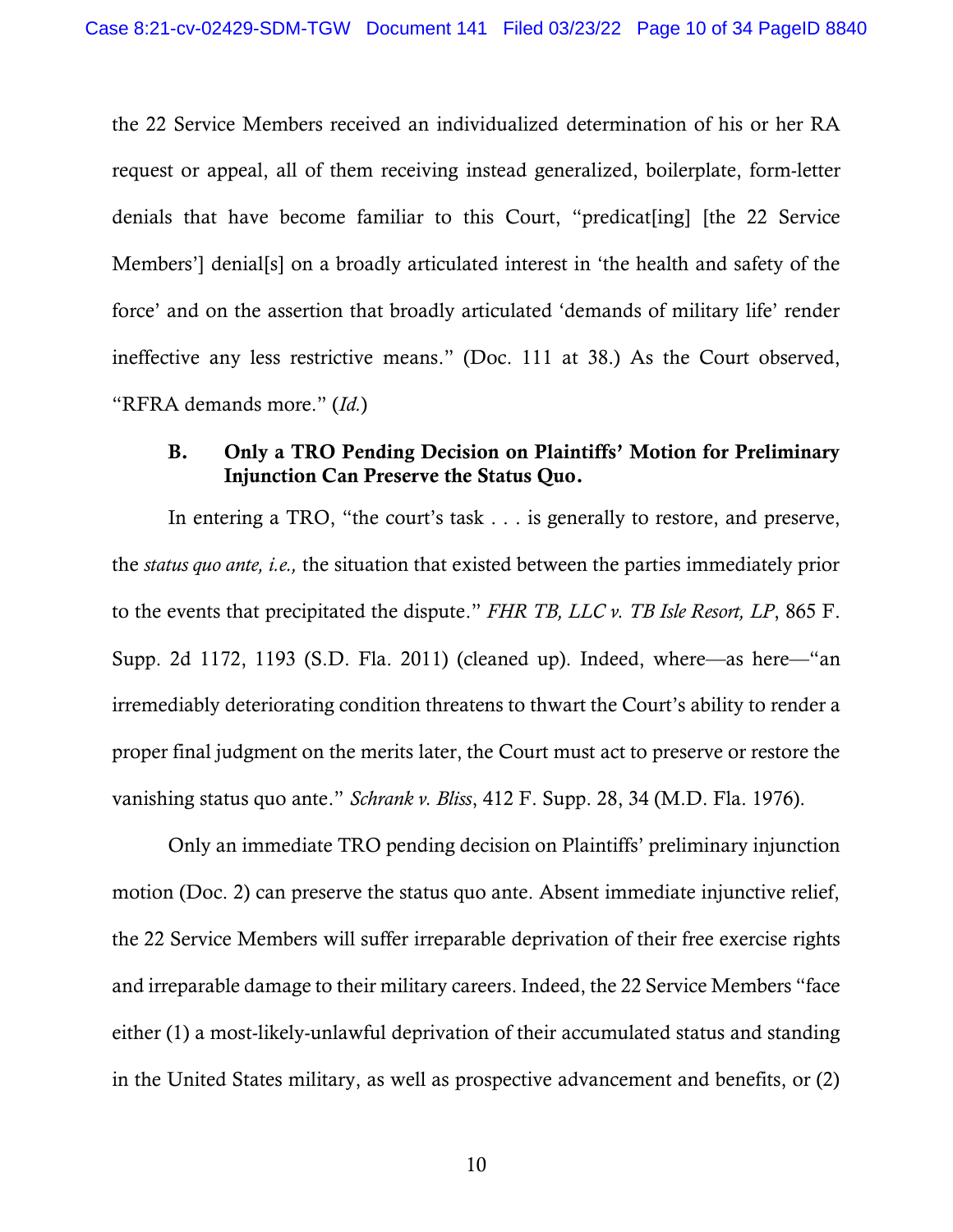deprivation of their constitutional and statutory rights to Free Exercise and the statutory right to receive a religious ex-emption." (Order, Doc. 67, at 9.) And, for Service Members USMC CAPTAIN and LANCE CORPORAL ADMINISTRATIVE SPECIALIST, that irreparable harm begins today, March 23, and tomorrow, March 24. Despite their best efforts to obtain temporary relief outside of seeking additional intervention from this Court, the 22 Service Members need immediate relief from this Court to prevent irreparable harm.

#### II. THE COURT SHOULD ISSUE THE TRO WITHOUT WAITING FOR A REPONSE FROM DEFENDANTS.

Pursuant to Rule 65(b)(1), the Court may issue the TRO if specific sworn facts "clearly show that immediate and irreparable injury, loss, or damage will result to the movant before the adverse party can be heard in opposition," and "the movant's attorney certifies in writing any efforts made to give notice and the reasons why it should not be required." Fed. R. Civ. P. 65(b)(1). This motion satisfies the requirements for issuance of a TRO without waiting for a response from Defendants.

On March 23, 2022, and in accordance with the Court's October 18, 2021 Order (Doc. 9), the undersigned Plaintiffs' counsel conferred by e-mail with counsel for Defendants, seeking Defendants' agreement to pause the imminent adverse action against the 22 Service Members, pending the Court's decision on Plaintiffs' preliminary injunction motion. Plaintiffs' counsel provided to Defendants' counsel the identities of the 22 Service Members and unredacted copies of their respective RA appeal denial packets, subject to the Court's protective orders (Docs. 59-1, 77, 110).

11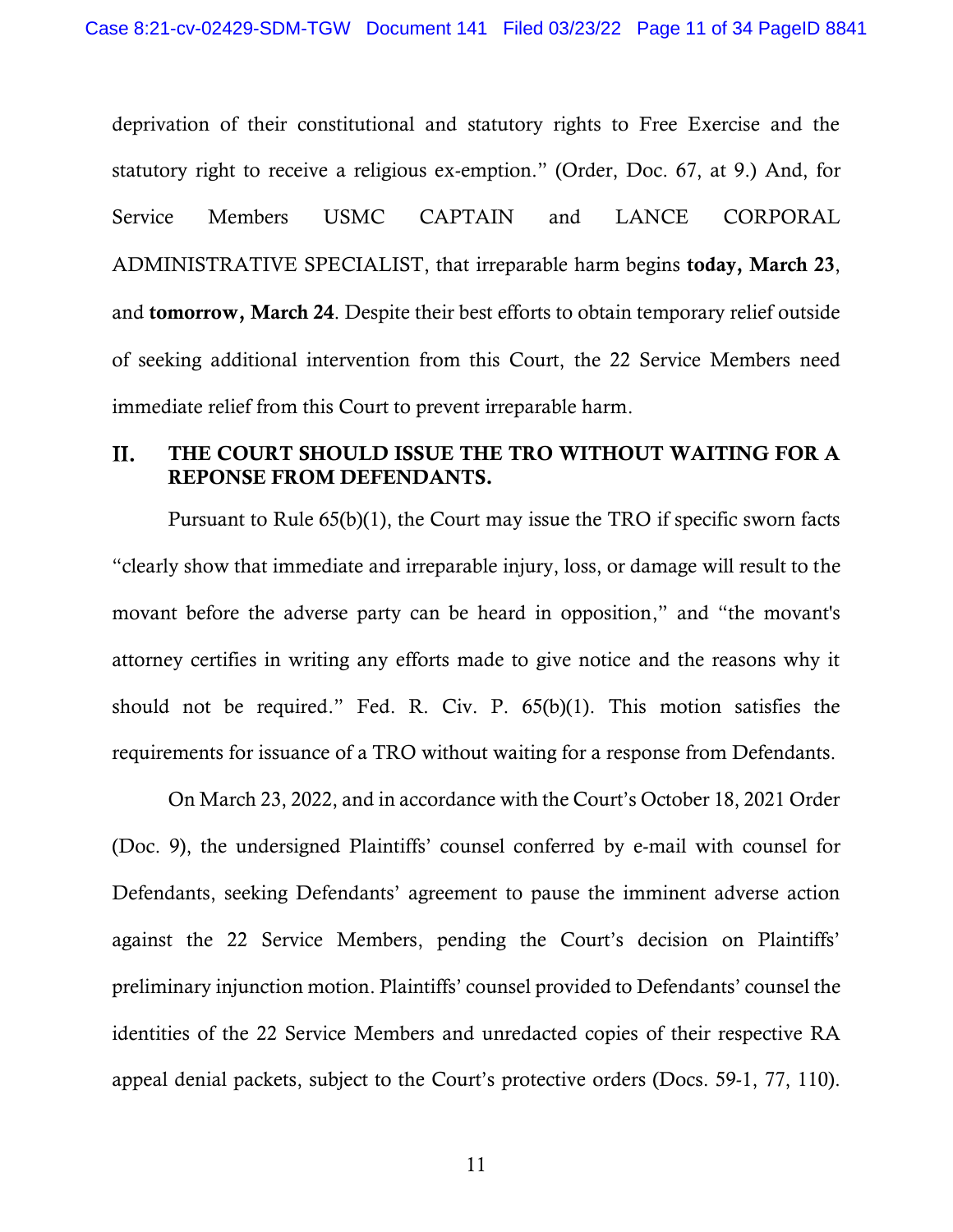Defendants' counsel acknowledged receipt of the request and indicated that Defendants may need more time given the number of service members involved. As of the filing of this motion, Defendants had not provided their position on the request. Given the imminent and irreparable adverse action shown above, the Court should not request or wait for any further response from Defendants before entering the requested TRO.

#### CONCLUSION AND RULE 65(b)(1)(B) CERTIFICATION

By signing below, and in accordance with the Court's October 18, 2021 Order (Doc. 9) and Rule 65(b)(1)(B), the undersigned Plaintiffs' counsel certifies the foregoing efforts made to confer with Defendants' counsel regarding the relief requested herein, and the foregoing reasons why the Court should issue the TRO immediately without waiting for any response from Defendants prior to issuing the TRO.

> /s/ Roger K. Gannam Mathew D. Staver Horatio G. Mihet Roger K. Gannam Daniel J. Schmid\* Richard L. Mast\* LIBERTY COUNSEL P.O. Box 540774 Orlando, FL 32854 (407) 875-1776 court@lc.org hmihet@lc.org rgannam@lc.org dschmid@lc.org rmast@lc.org \*Admitted specially *Attorneys for Plaintiffs*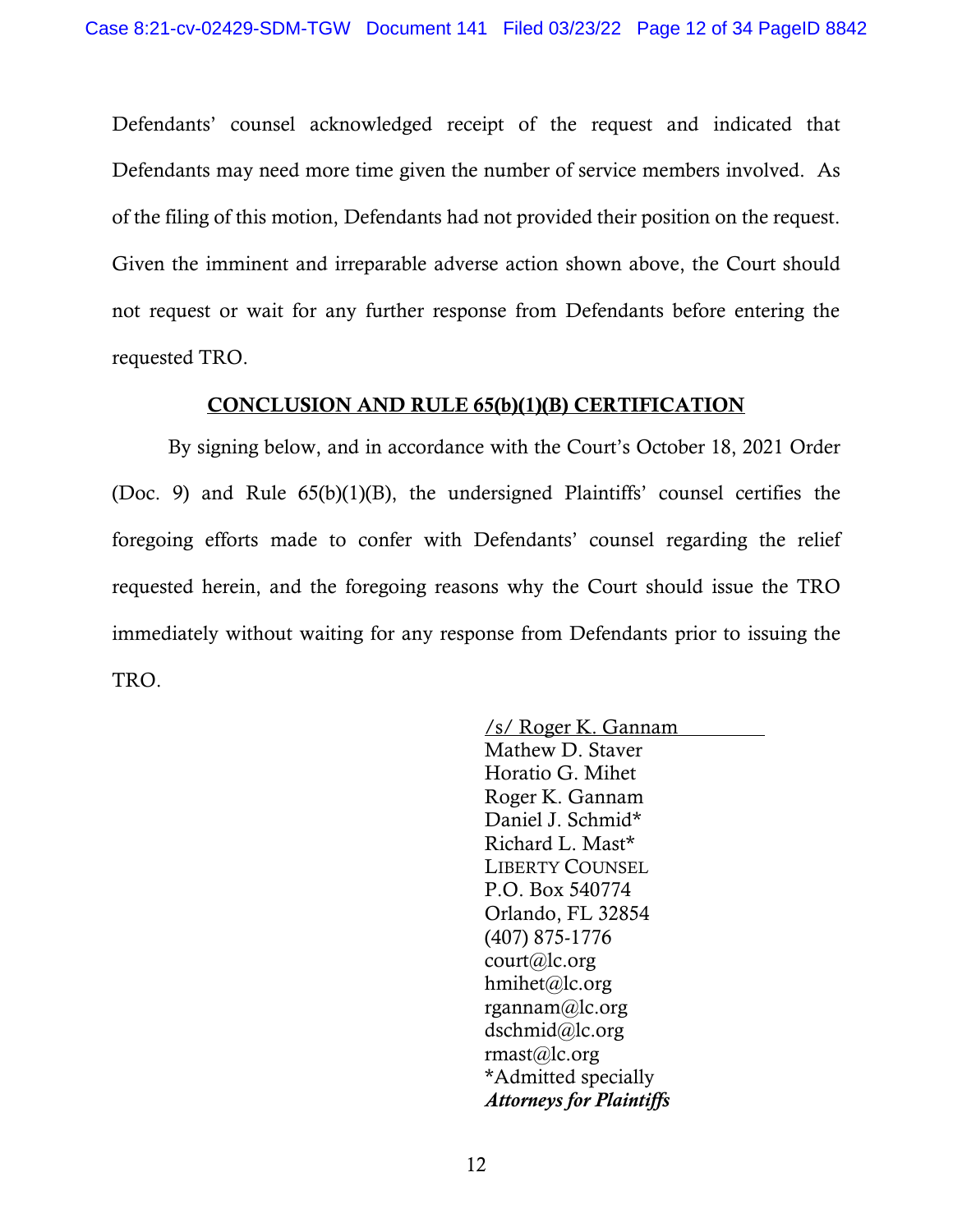I, LANCE CORPORAL ADMINISTRATIVE SPECIALIST, United States Marine Corps, am over the age of eighteen years. The statements that pertain to me in the foregoing VERIFIED EMERGENCY MOTION FOR TEMPORARY RESTRAINING ORDER PENDING DECISION ON MOTION FOR PRELIMINARY INJUNCTION are true and correct, and the documents attached as Exhibit A are authentic. If called upon to testify to their truthfulness or authenticity, I would and could do so competently.

I declare under penalty of perjury, under the laws of the United States, that the foregoing statements are true and correct to the best of my knowledge.

Executed this March 23, 2022.

/s/ LANCE CORPORAL ADMINISTRATIVE SPECIALIST LANCE CORPORAL ADMINISTRATIVE SPECIALIST (Original Signature retained by Counsel)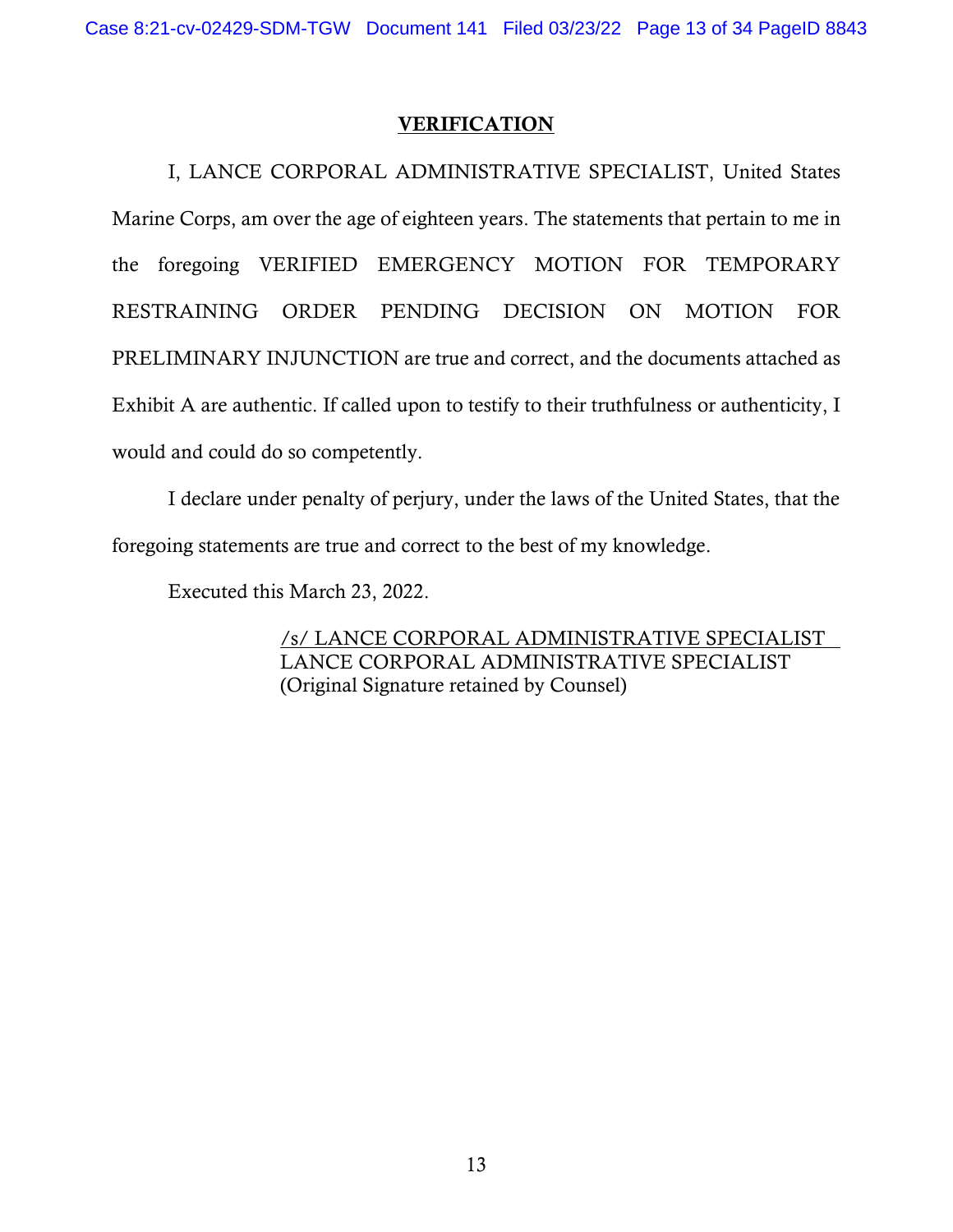I, CAPTAIN, United States Marine Corps, am over the age of eighteen years. The statements that pertain to me in the foregoing VERIFIED EMERGENCY MOTION FOR TEMPORARY RESTRAINING ORDER PENDING DECISION ON MOTION FOR PRELIMINARY INJUNCTION are true and correct, and the documents attached as Exhibit B are authentic. If called upon to testify to their truthfulness or authenticity, I would and could do so competently.

I declare under penalty of perjury, under the laws of the United States, that the foregoing statements are true and correct to the best of my knowledge.

Executed this March 23, 2022.

/s/ CAPTAIN CAPTAIN (Original Signature retained by Counsel)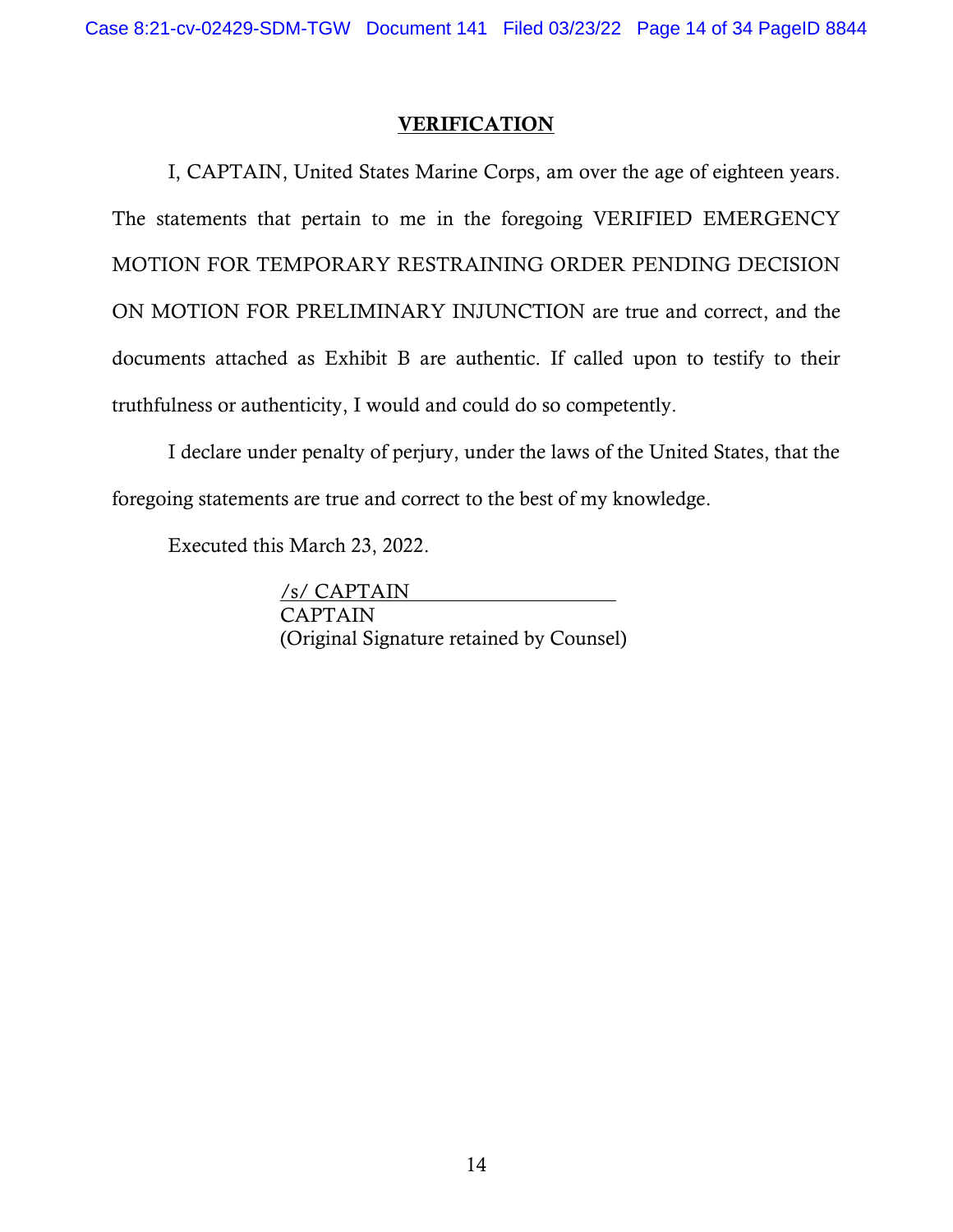I, STAFF SERGEANT, United States Marine Corps, am over the age of eighteen years. The statements that pertain to me in the foregoing VERIFIED EMERGENCY MOTION FOR TEMPORARY RESTRAINING ORDER PENDING DECISION ON MOTION FOR PRELIMINARY INJUNCTION are true and correct, and the documents attached as Exhibit C are authentic. If called upon to testify to their truthfulness or authenticity, I would and could do so competently.

I declare under penalty of perjury, under the laws of the United States, that the foregoing statements are true and correct to the best of my knowledge.

Executed this March 23, 2022.

/s/ STAFF SERGEANT STAFF SERGEANT (Original Signature retained by Counsel)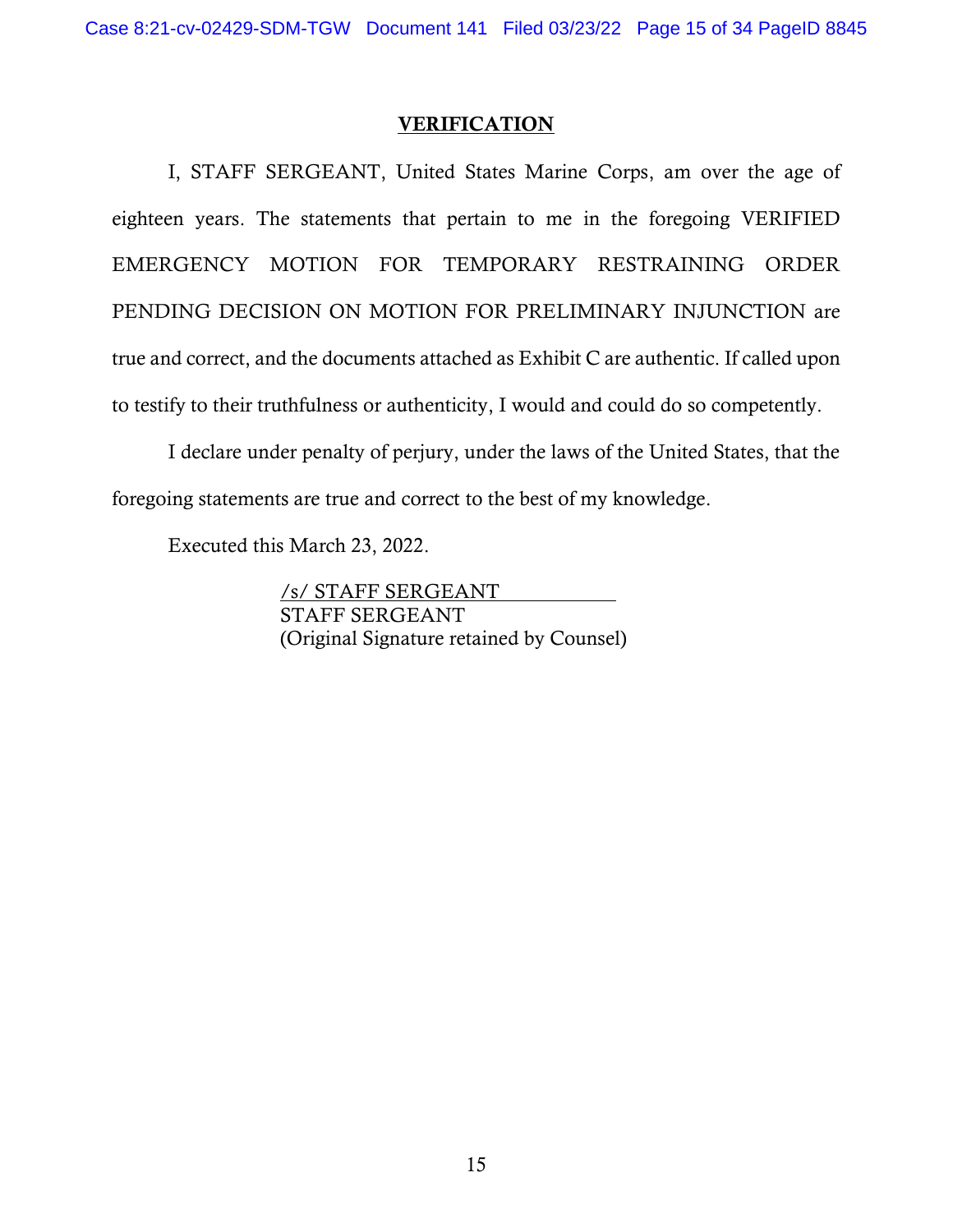I, COLONEL FINANCIAL MANAGEMENT OFFICER, United States Marine Corps, am over the age of eighteen years. The statements that pertain to me in the foregoing VERIFIED EMERGENCY MOTION FOR TEMPORARY RESTRAINING ORDER PENDING DECISION ON MOTION FOR PRELIMINARY INJUNCTION are true and correct, and the documents attached as Exhibit D are authentic. If called upon to testify to their truthfulness or authenticity, I would and could do so competently.

I declare under penalty of perjury, under the laws of the United States, that the foregoing statements are true and correct to the best of my knowledge.

Executed this March 23, 2022.

/s/ COLONEL FINANCIAL MANAGEMENT OFFICER COLONEL FINANCIAL MANAGEMENT OFFICER (Original Signature retained by Counsel)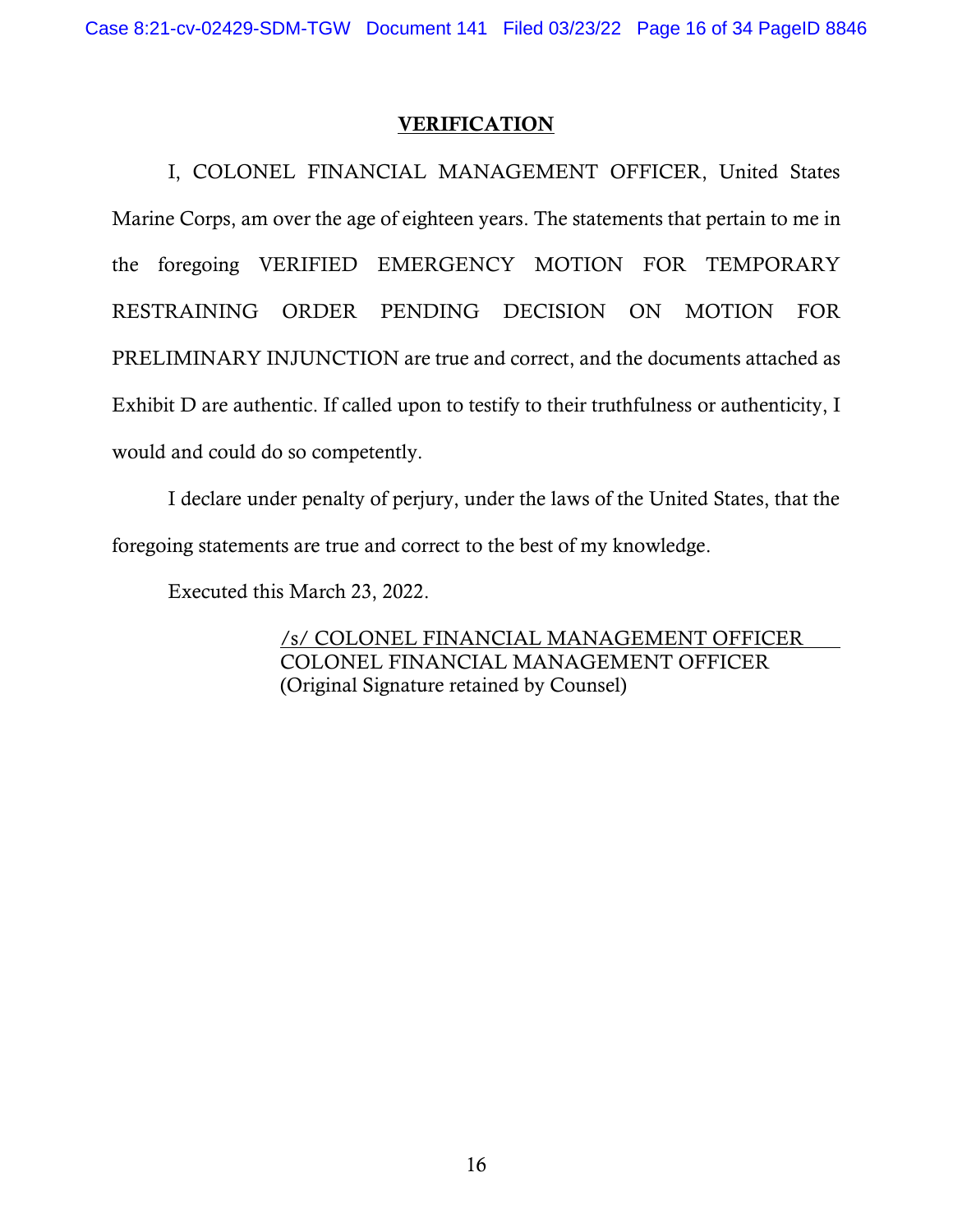I, CAPTAIN, United States Air Force, am over the age of eighteen years. The statements that pertain to me in the foregoing VERIFIED EMERGENCY MOTION FOR TEMPORARY RESTRAINING ORDER PENDING DECISION ON MOTION FOR PRELIMINARY INJUNCTION are true and correct, and the documents attached as Exhibit E are authentic. If called upon to testify to their truthfulness or authenticity, I would and could do so competently.

I declare under penalty of perjury, under the laws of the United States, that the foregoing statements are true and correct to the best of my knowledge.

Executed this March 23, 2022.

/s/ CAPTAIN CAPTAIN (Original Signature retained by Counsel)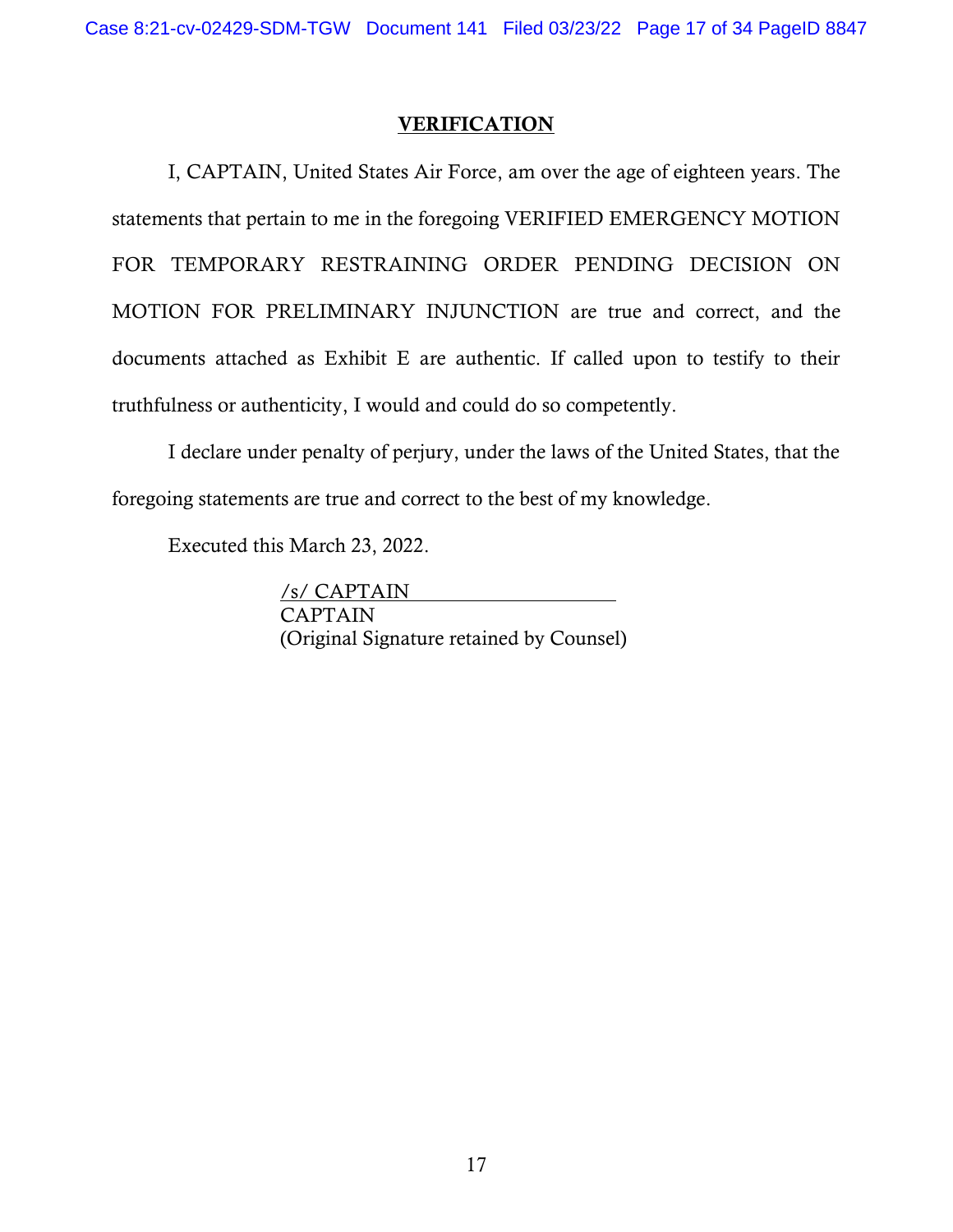I, MAJOR 1, United States Air Force, am over the age of eighteen years. The statements that pertain to me in the foregoing VERIFIED EMERGENCY MOTION FOR TEMPORARY RESTRAINING ORDER PENDING DECISION ON MOTION FOR PRELIMINARY INJUNCTION are true and correct, and the documents attached as Exhibit F are authentic. If called upon to testify to their truthfulness or authenticity, I would and could do so competently.

I declare under penalty of perjury, under the laws of the United States, that the foregoing statements are true and correct to the best of my knowledge.

Executed this March 23, 2022.

/s/ MAJOR 1 MAJOR 1 (Original Signature retained by Counsel)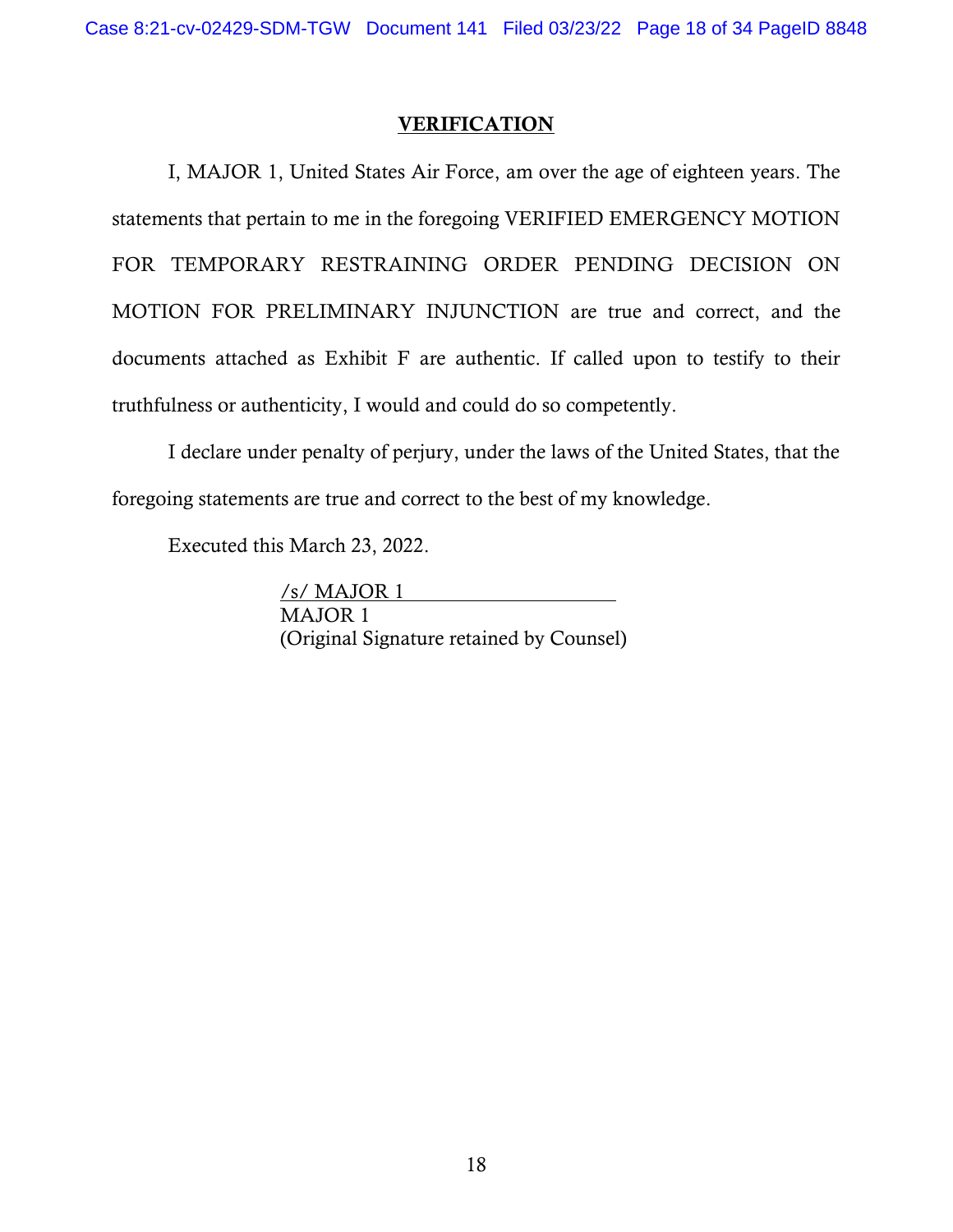I, MAJOR 2, United States Air Force, am over the age of eighteen years. The statements that pertain to me in the foregoing VERIFIED EMERGENCY MOTION FOR TEMPORARY RESTRAINING ORDER PENDING DECISION ON MOTION FOR PRELIMINARY INJUNCTION are true and correct, and the documents attached as Exhibit G are authentic. If called upon to testify to their truthfulness or authenticity, I would and could do so competently.

I declare under penalty of perjury, under the laws of the United States, that the foregoing statements are true and correct to the best of my knowledge.

Executed this March 23, 2022.

/s/ MAJOR 2 MAJOR 2 (Original Signature retained by Counsel)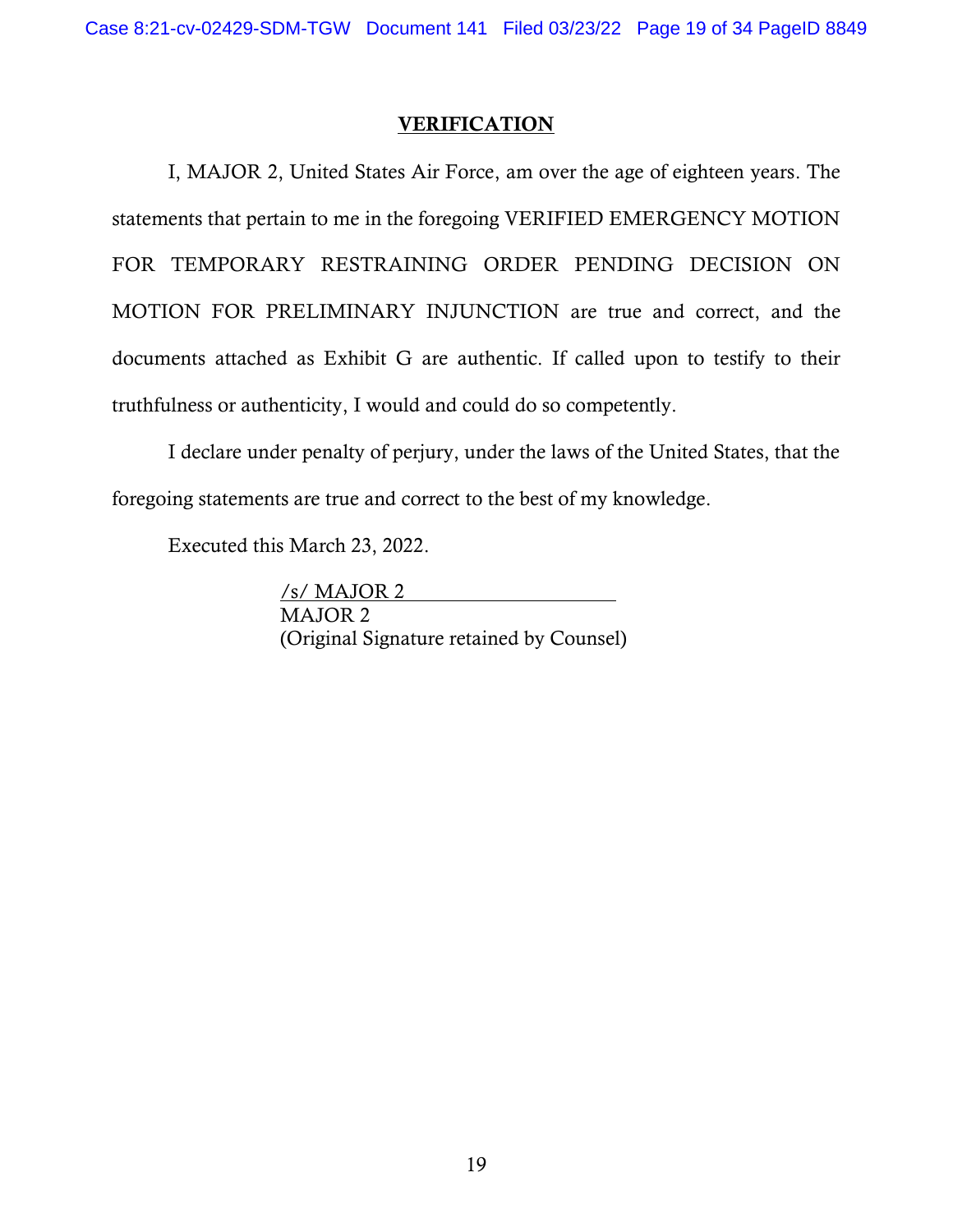I, STAFF SERGEANT, United States Air Force, am over the age of eighteen years. The statements that pertain to me in the foregoing VERIFIED EMERGENCY MOTION FOR TEMPORARY RESTRAINING ORDER PENDING DECISION ON MOTION FOR PRELIMINARY INJUNCTION are true and correct, and the documents attached as Exhibit H are authentic. If called upon to testify to their truthfulness or authenticity, I would and could do so competently.

I declare under penalty of perjury, under the laws of the United States, that the foregoing statements are true and correct to the best of my knowledge.

Executed this March 23, 2022.

/s/ STAFF SERGEANT STAFF SERGEANT (Original Signature retained by Counsel)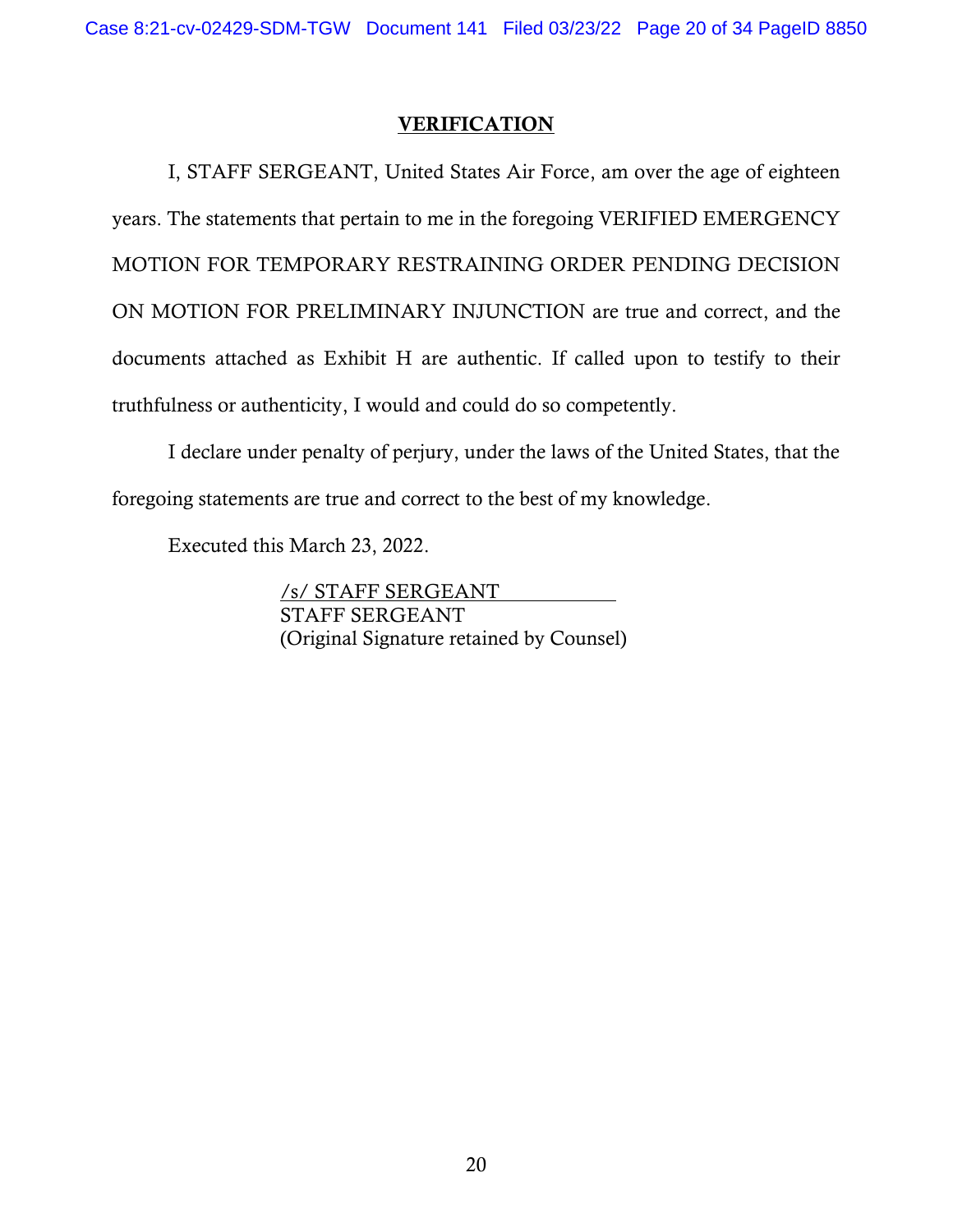I, TECH SERGEANT, United States Air Force, am over the age of eighteen years. The statements that pertain to me in the foregoing VERIFIED EMERGENCY MOTION FOR TEMPORARY RESTRAINING ORDER PENDING DECISION ON MOTION FOR PRELIMINARY INJUNCTION are true and correct, and the documents attached as Exhibit I are authentic. If called upon to testify to their truthfulness or authenticity, I would and could do so competently.

I declare under penalty of perjury, under the laws of the United States, that the foregoing statements are true and correct to the best of my knowledge.

Executed this March 23, 2022.

/s/ TECH SERGEANT TECH SERGEANT (Original Signature retained by Counsel)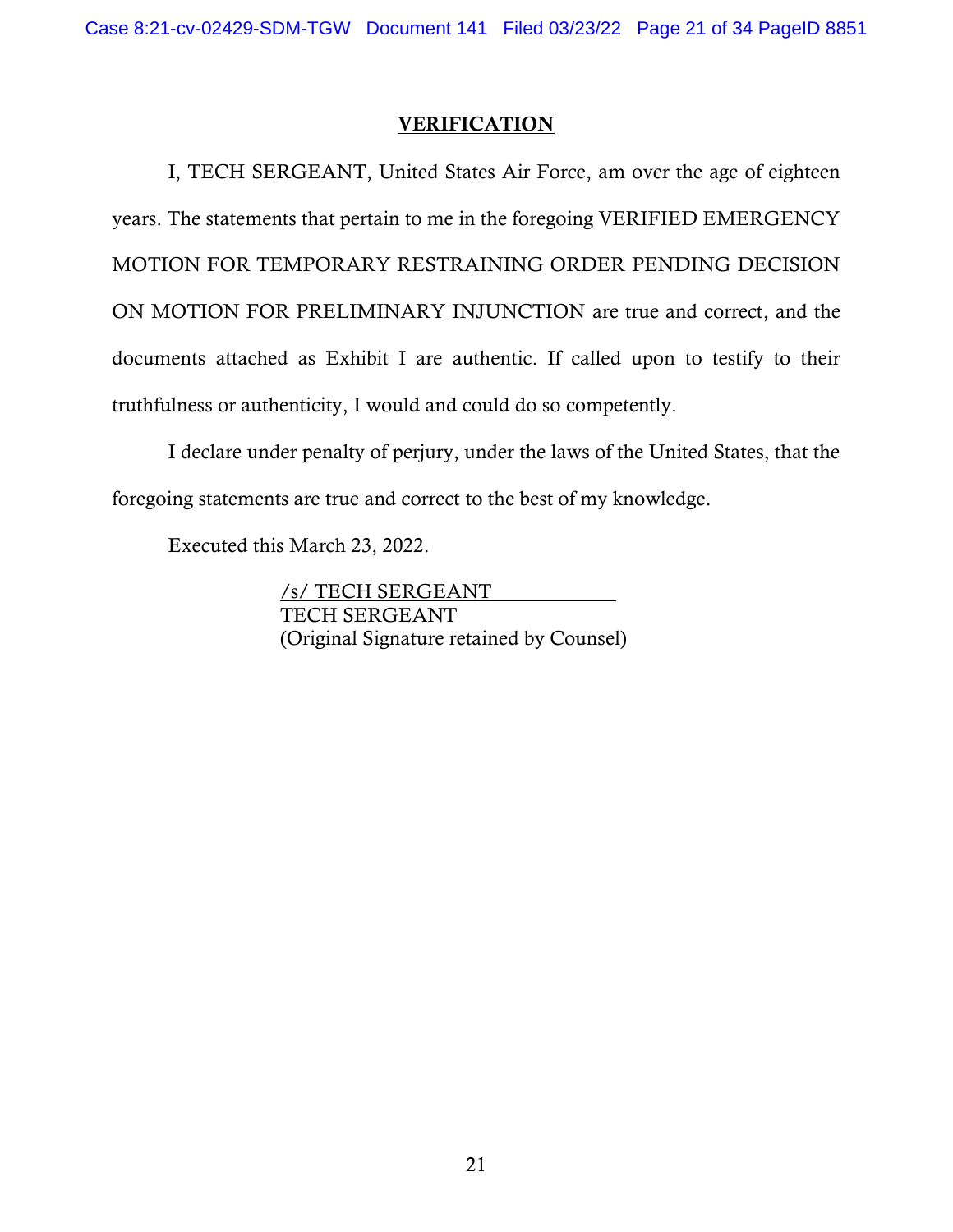I, LIEUTENANT COLONEL 1, United States Air Force Reserve, am over the age of eighteen years. The statements that pertain to me in the foregoing VERIFIED EMERGENCY MOTION FOR TEMPORARY RESTRAINING ORDER PENDING DECISION ON MOTION FOR PRELIMINARY INJUNCTION are true and correct, and the documents attached as Exhibit J are authentic. If called upon to testify to their truthfulness or authenticity, I would and could do so competently.

I declare under penalty of perjury, under the laws of the United States, that the foregoing statements are true and correct to the best of my knowledge.

Executed this March 23, 2022.

/s/ LIEUTENANT COLONEL 1 LIEUTENANT COLONEL 1 (Original Signature retained by Counsel)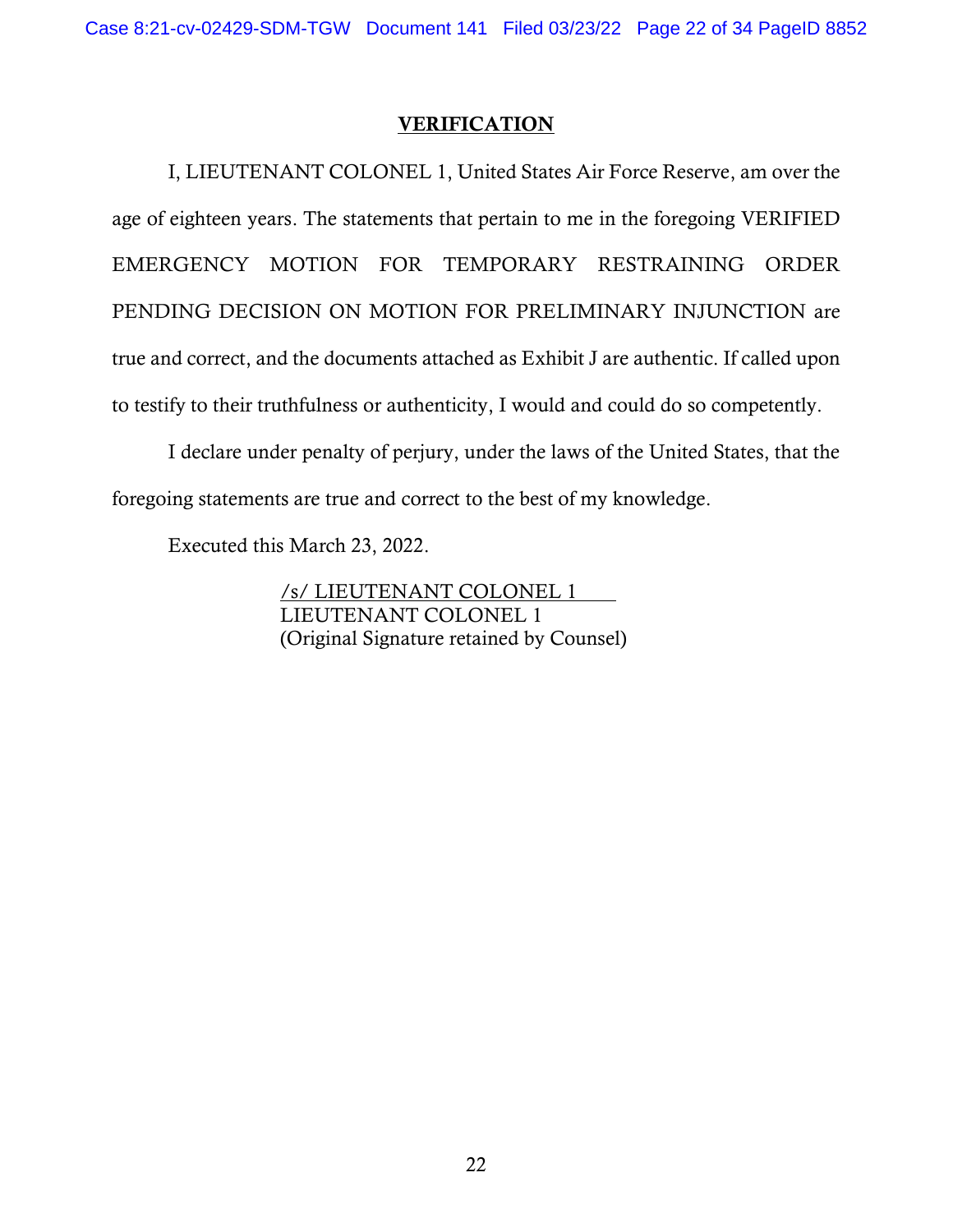I, LIEUTENANT COLONEL 2, United States Air Force Reserve, am over the age of eighteen years. The statements that pertain to me in the foregoing VERIFIED EMERGENCY MOTION FOR TEMPORARY RESTRAINING ORDER PENDING DECISION ON MOTION FOR PRELIMINARY INJUNCTION are true and correct, and the documents attached as Exhibit K are authentic. If called upon to testify to their truthfulness or authenticity, I would and could do so competently.

I declare under penalty of perjury, under the laws of the United States, that the foregoing statements are true and correct to the best of my knowledge.

Executed this March 23, 2022.

/s/ LIEUTENANT COLONEL 2 LIEUTENANT COLONEL 2 (Original Signature retained by Counsel)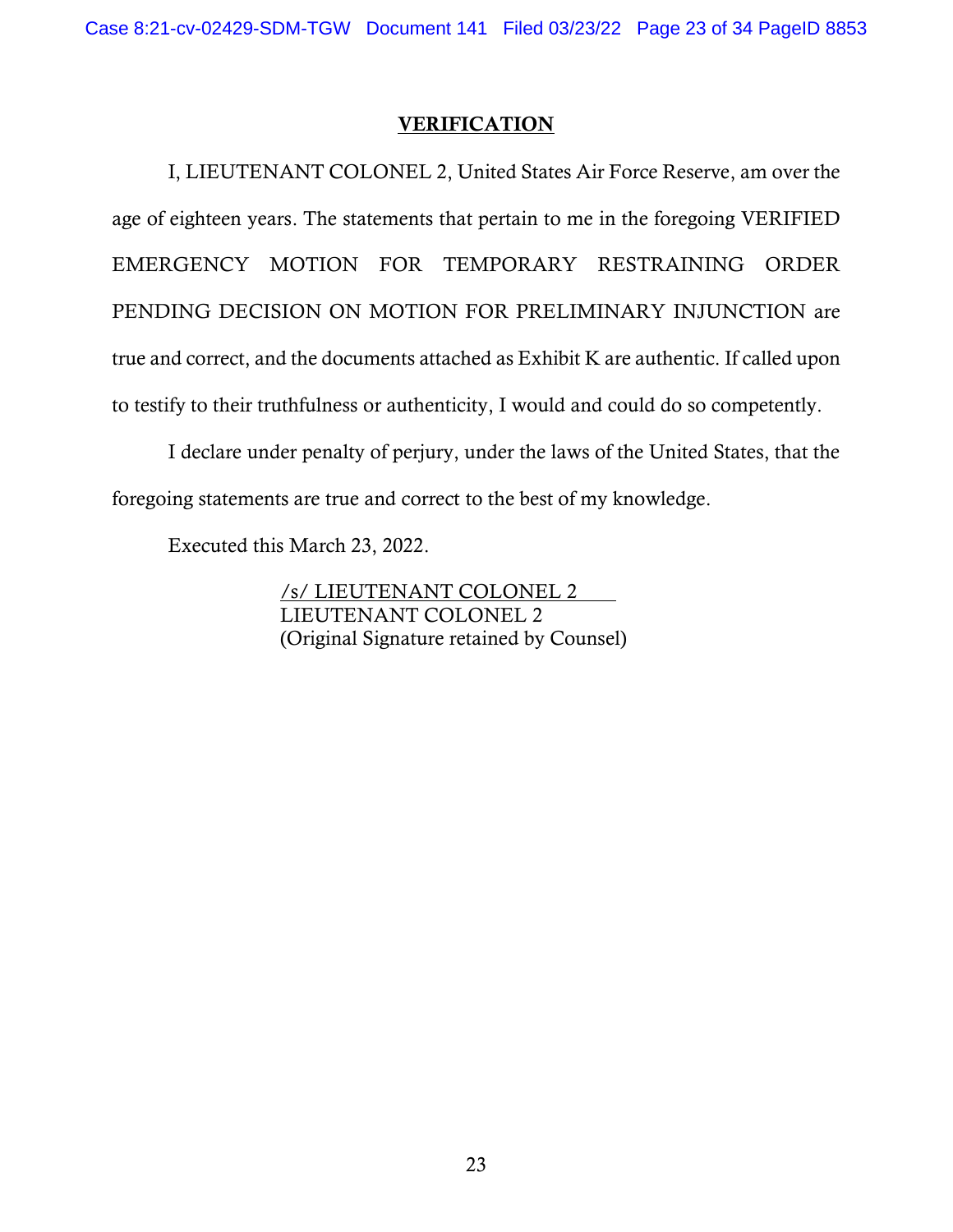I, MAJOR, United States Air Force Reserve, am over the age of eighteen years. The statements that pertain to me in the foregoing VERIFIED EMERGENCY MOTION FOR TEMPORARY RESTRAINING ORDER PENDING DECISION ON MOTION FOR PRELIMINARY INJUNCTION are true and correct, and the documents attached as Exhibit L are authentic. If called upon to testify to their truthfulness or authenticity, I would and could do so competently.

I declare under penalty of perjury, under the laws of the United States, that the foregoing statements are true and correct to the best of my knowledge.

Executed this March 23, 2022.

/s/ MAJOR MAJOR (Original Signature retained by Counsel)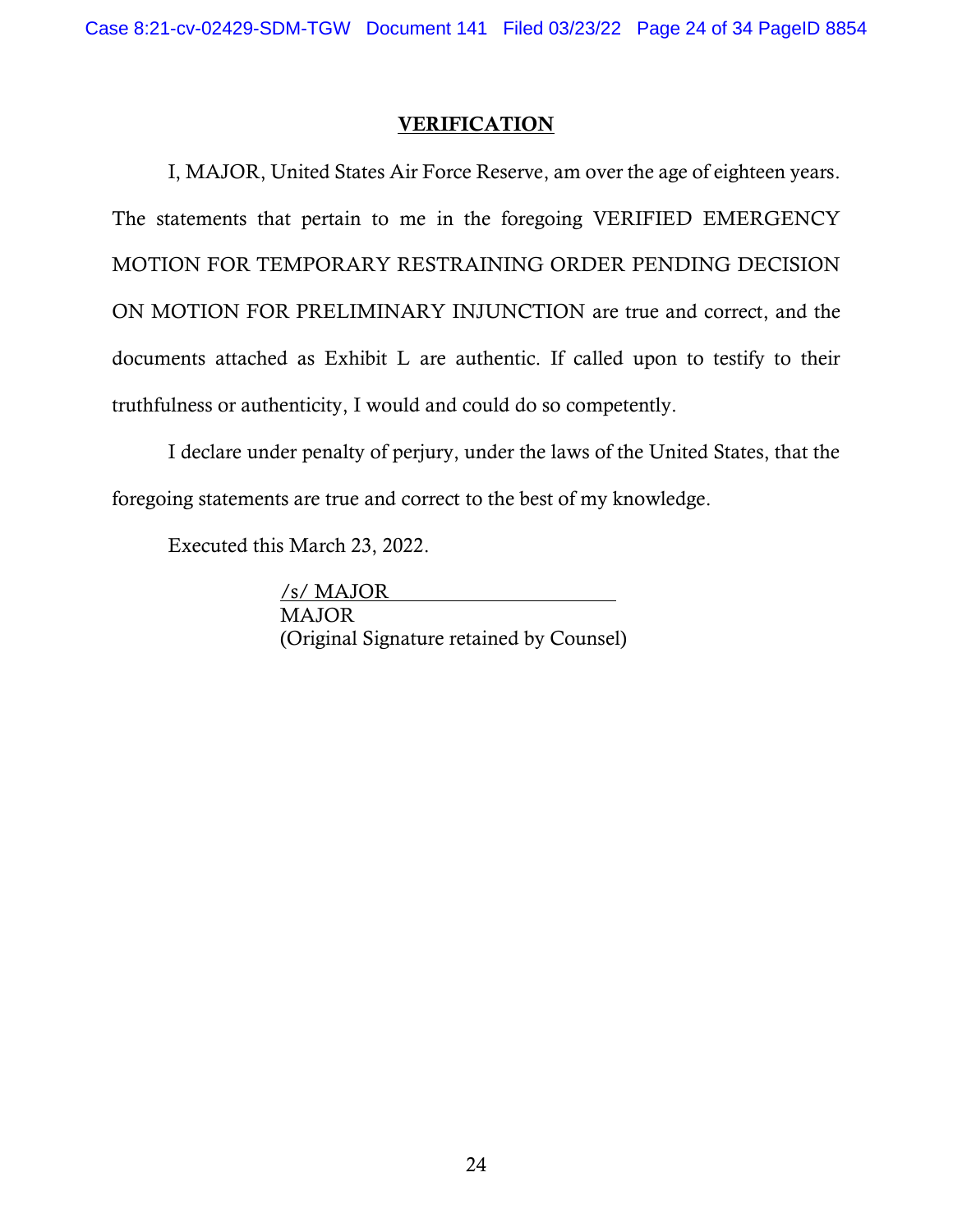I, STAFF SERGEANT, United States Air Force Reserve, am over the age of eighteen years. The statements that pertain to me in the foregoing VERIFIED EMERGENCY MOTION FOR TEMPORARY RESTRAINING ORDER PENDING DECISION ON MOTION FOR PRELIMINARY INJUNCTION are true and correct, and the documents attached as Exhibit M are authentic. If called upon to testify to their truthfulness or authenticity, I would and could do so competently.

I declare under penalty of perjury, under the laws of the United States, that the foregoing statements are true and correct to the best of my knowledge.

Executed this March 23, 2022.

/s/ STAFF SERGEANT STAFF SERGEANT (Original Signature retained by Counsel)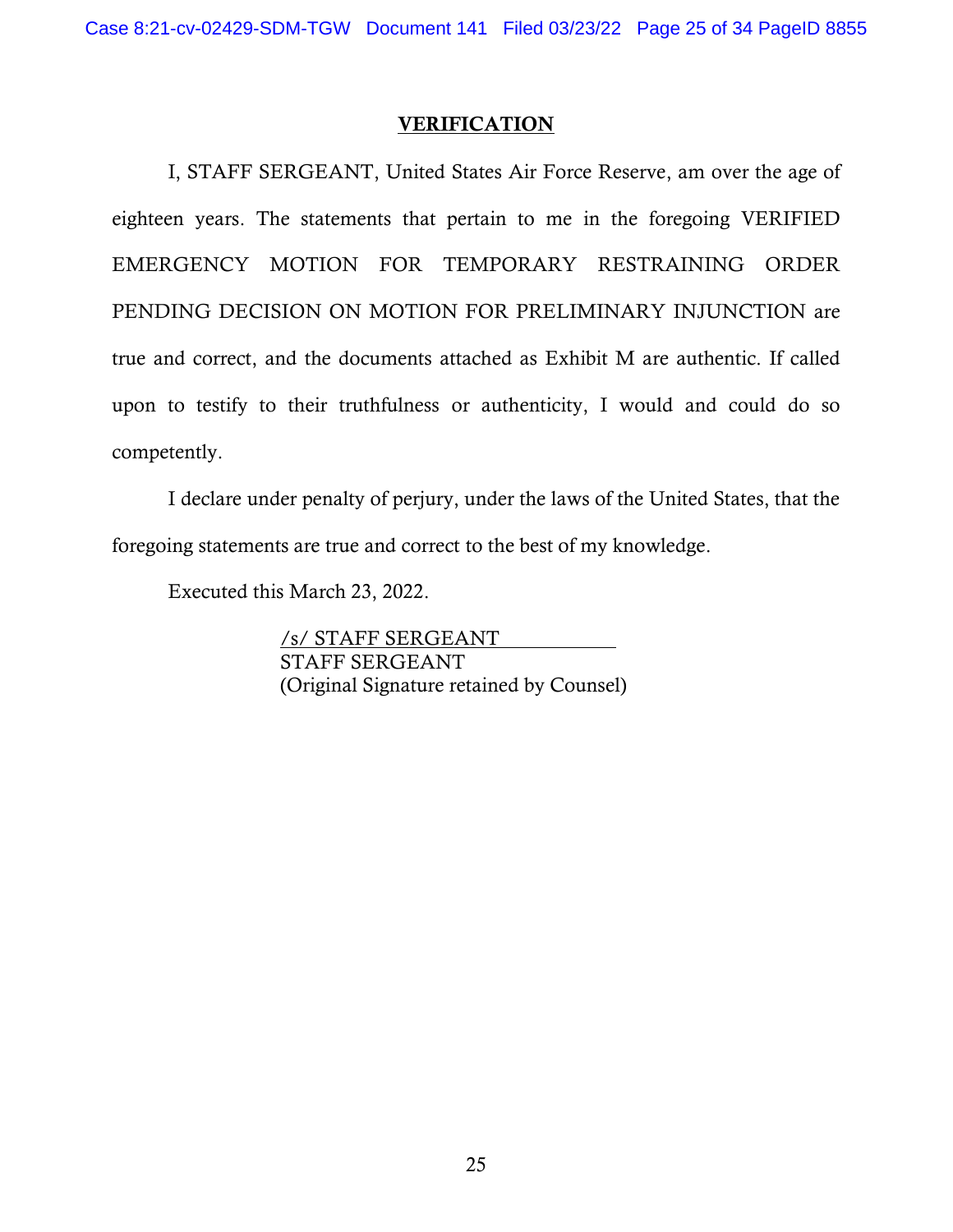I, LIEUTENANT, United States Navy, am over the age of eighteen years. The statements that pertain to me in the foregoing VERIFIED EMERGENCY MOTION FOR TEMPORARY RESTRAINING ORDER PENDING DECISION ON MOTION FOR PRELIMINARY INJUNCTION are true and correct, and the documents attached as Exhibit N are authentic. If called upon to testify to their truthfulness or authenticity, I would and could do so competently.

I declare under penalty of perjury, under the laws of the United States, that the foregoing statements are true and correct to the best of my knowledge.

Executed this March 23, 2022.

/s/ LIEUTENANT LIEUTENANT (Original Signature retained by Counsel)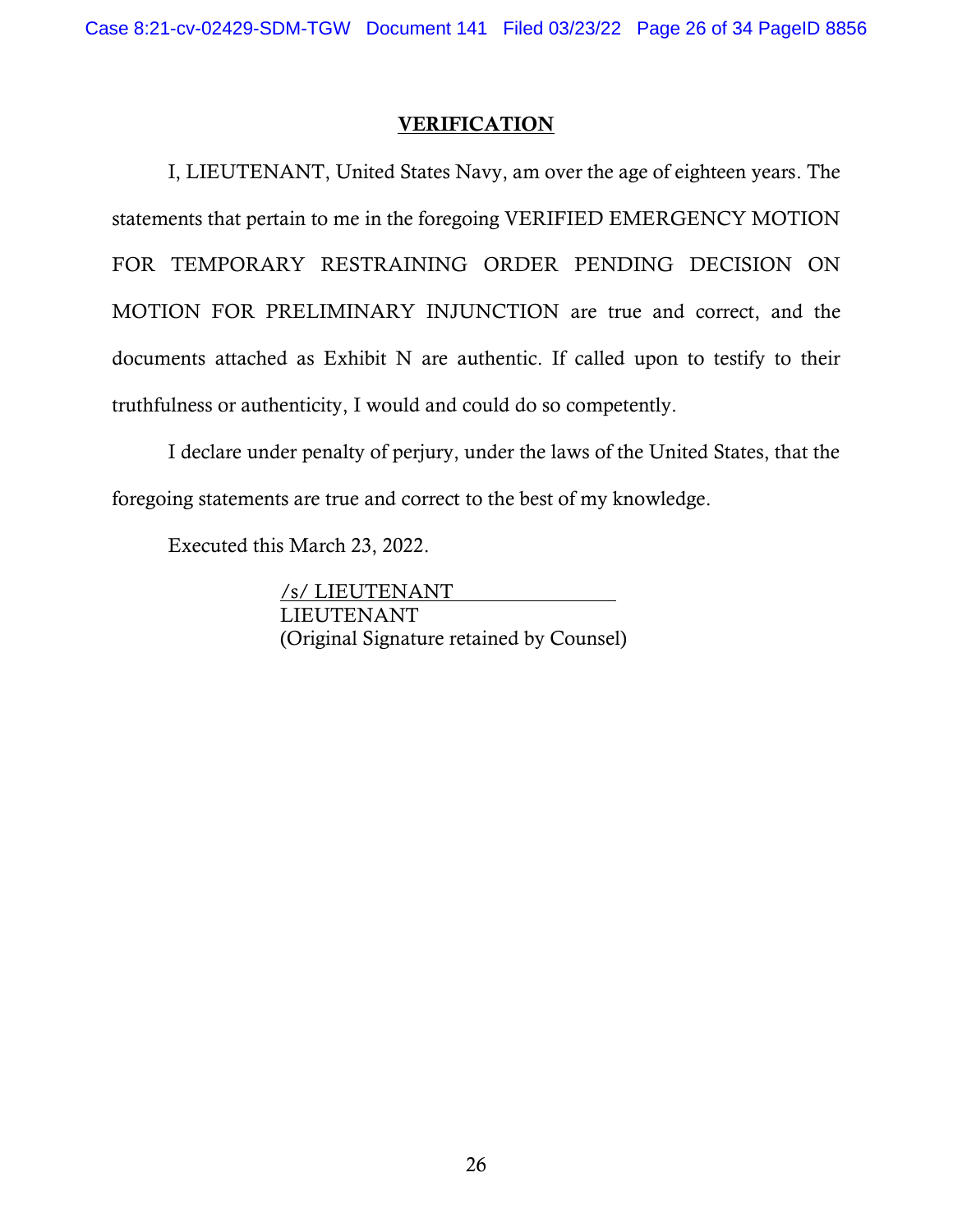I, LIEUTENANT COMMANDER 1, United States Navy, am over the age of eighteen years. The statements that pertain to me in the foregoing VERIFIED EMERGENCY MOTION FOR TEMPORARY RESTRAINING ORDER PENDING DECISION ON MOTION FOR PRELIMINARY INJUNCTION are true and correct, and the documents attached as Exhibit O are authentic. If called upon to testify to their truthfulness or authenticity, I would and could do so competently.

I declare under penalty of perjury, under the laws of the United States, that the foregoing statements are true and correct to the best of my knowledge.

Executed this March 23, 2022.

/s/ LIEUTENANT COMMANDER 1 LIEUTENANT COMMANDER 1 (Original Signature retained by Counsel)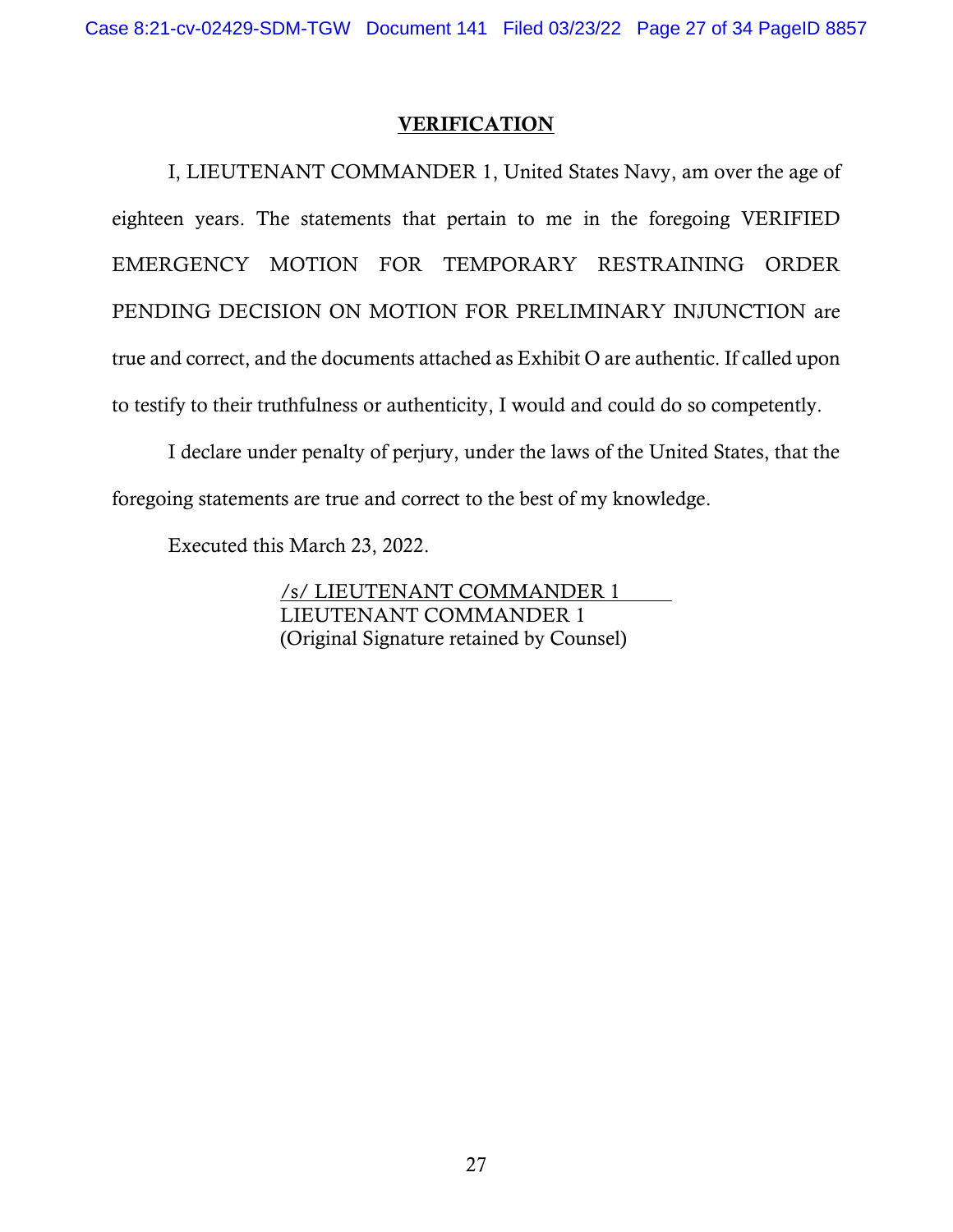I, LIEUTENANT COMMANDER 2, United States Navy, am over the age of eighteen years. The statements that pertain to me in the foregoing VERIFIED EMERGENCY MOTION FOR TEMPORARY RESTRAINING ORDER PENDING DECISION ON MOTION FOR PRELIMINARY INJUNCTION are true and correct, and the documents attached as Exhibit P are authentic. If called upon to testify to their truthfulness or authenticity, I would and could do so competently.

I declare under penalty of perjury, under the laws of the United States, that the foregoing statements are true and correct to the best of my knowledge.

Executed this March 23, 2022.

/s/ LIEUTENANT COMMANDER 2 LIEUTENANT COMMANDER 2 (Original Signature retained by Counsel)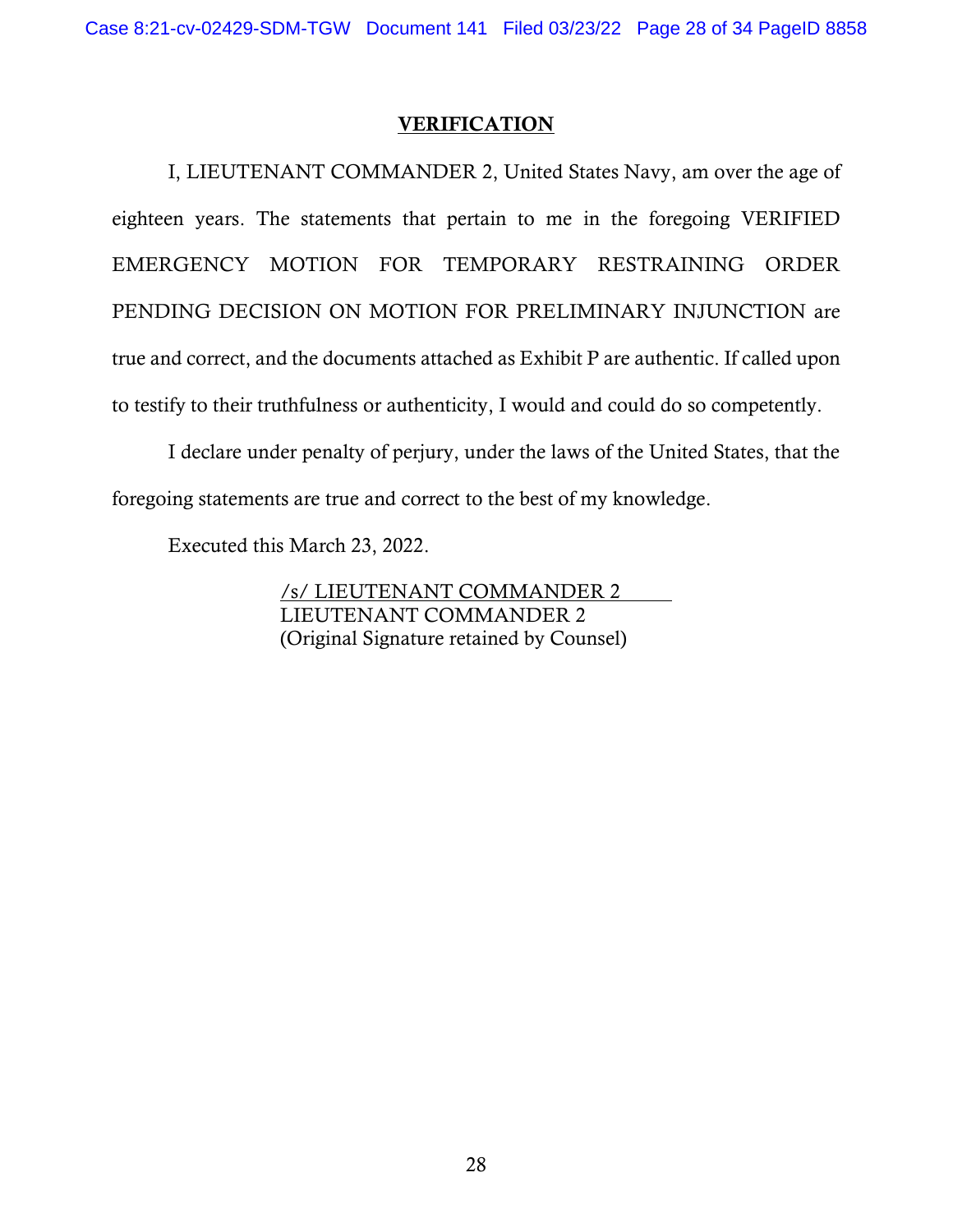I, HOSPITAL CORPSMAN FIRST CLASS, United States Navy, am over the age of eighteen years. The statements that pertain to me in the foregoing VERIFIED EMERGENCY MOTION FOR TEMPORARY RESTRAINING ORDER PENDING DECISION ON MOTION FOR PRELIMINARY INJUNCTION are true and correct, and the documents attached as Exhibit Q are authentic. If called upon to testify to their truthfulness or authenticity, I would and could do so competently.

I declare under penalty of perjury, under the laws of the United States, that the foregoing statements are true and correct to the best of my knowledge.

Executed this March 23, 2022.

/s/ HOSPITAL CORPSMAN FIRST CLASS HOSPITAL CORPSMAN FIRST CLASS (Original Signature retained by Counsel)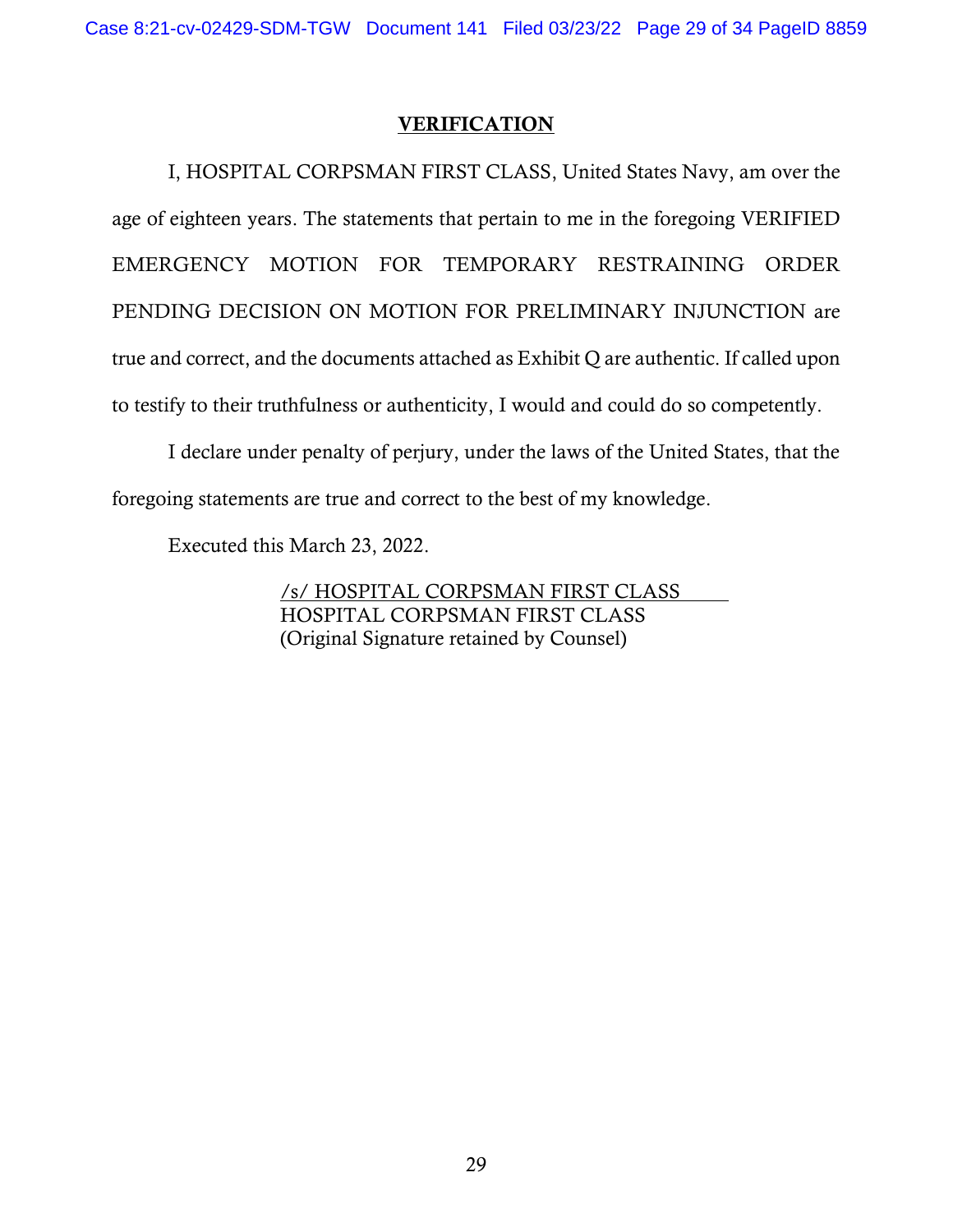I, LIEUTENANT COLONEL, United States Space Force, am over the age of eighteen years. The statements that pertain to me in the foregoing VERIFIED EMERGENCY MOTION FOR TEMPORARY RESTRAINING ORDER PENDING DECISION ON MOTION FOR PRELIMINARY INJUNCTION are true and correct, and the documents attached as Exhibit R are authentic. If called upon to testify to their truthfulness or authenticity, I would and could do so competently.

I declare under penalty of perjury, under the laws of the United States, that the foregoing statements are true and correct to the best of my knowledge.

Executed this March 23, 2022.

/s/ LIEUTENANT COLONEL LIEUTENANT COLONEL (Original Signature retained by Counsel)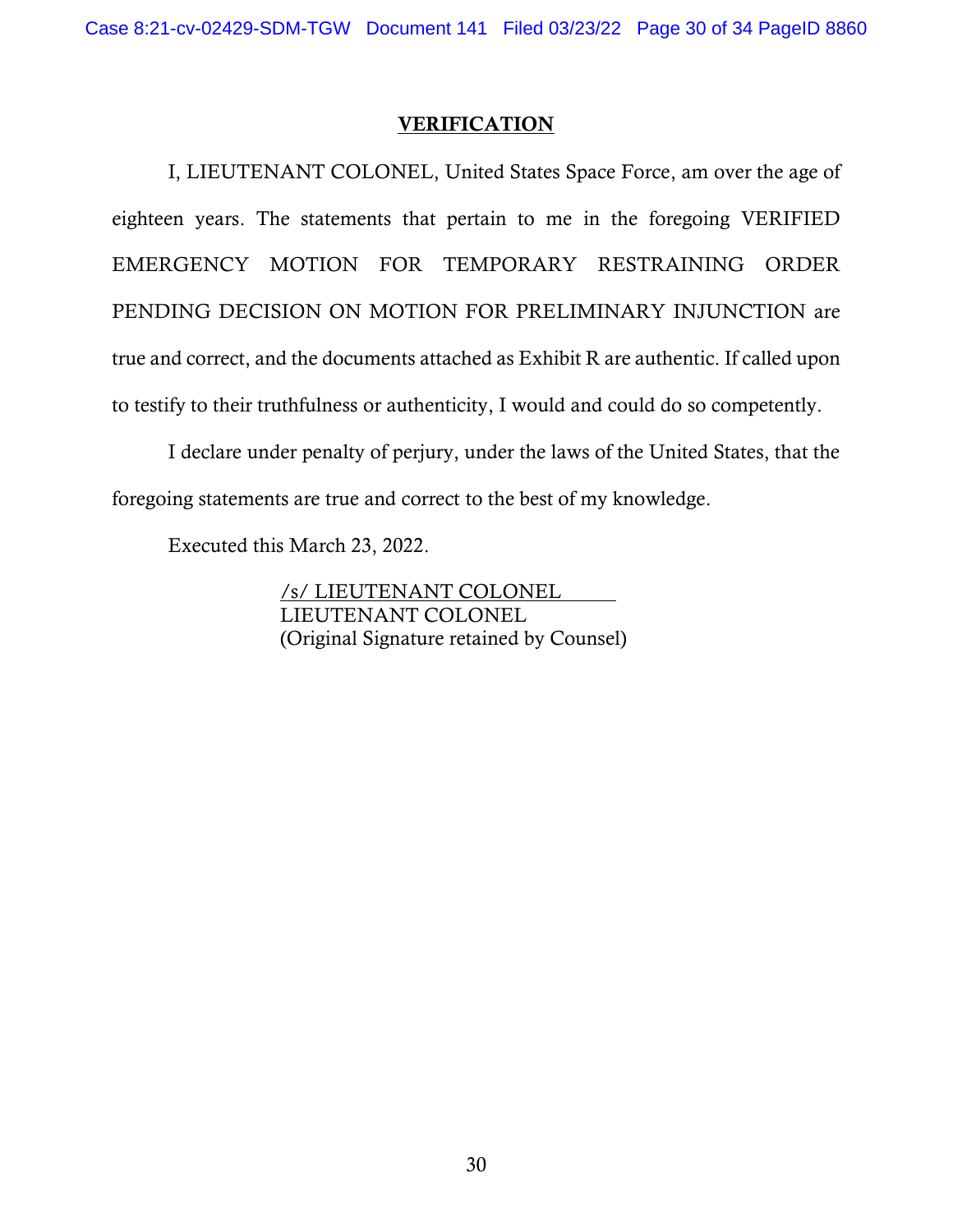I, LIEUTENANT COMMANDER, United States Navy Reserve, am over the age of eighteen years. The statements that pertain to me in the foregoing VERIFIED EMERGENCY MOTION FOR TEMPORARY RESTRAINING ORDER PENDING DECISION ON MOTION FOR PRELIMINARY INJUNCTION are true and correct, and the documents attached as Exhibit S are authentic. If called upon to testify to their truthfulness or authenticity, I would and could do so competently.

I declare under penalty of perjury, under the laws of the United States, that the foregoing statements are true and correct to the best of my knowledge.

Executed this March 23, 2022.

/s/ LIEUTENANT COMMANDER LIEUTENANT COMMANDER (Original Signature retained by Counsel)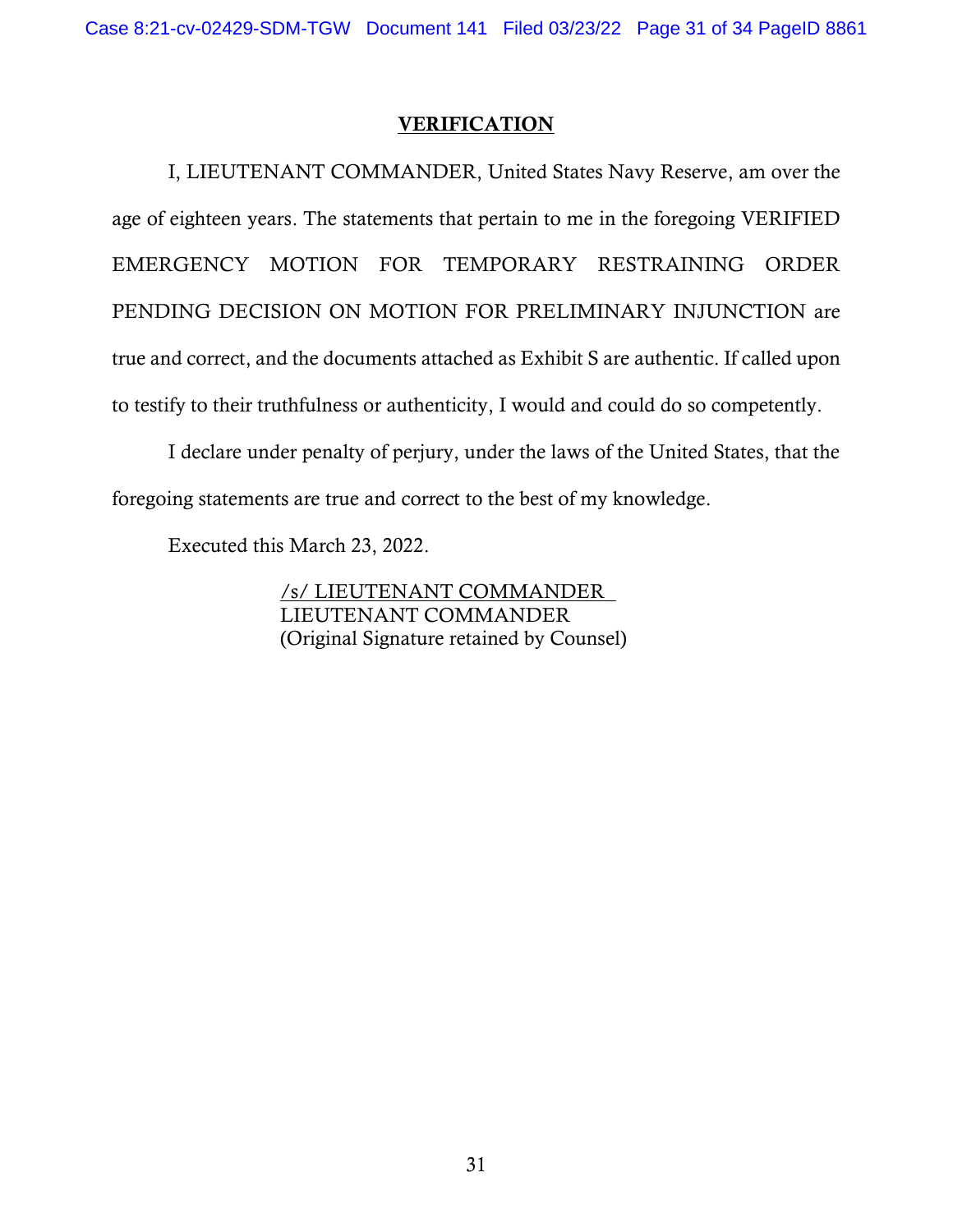I, LIEUTENANT COLONEL, United States Air Force, am over the age of eighteen years. The statements that pertain to me in the foregoing VERIFIED EMERGENCY MOTION FOR TEMPORARY RESTRAINING ORDER PENDING DECISION ON MOTION FOR PRELIMINARY INJUNCTION are true and correct, and the documents attached as Exhibit T are authentic. If called upon to testify to their truthfulness or authenticity, I would and could do so competently.

I declare under penalty of perjury, under the laws of the United States, that the foregoing statements are true and correct to the best of my knowledge.

Executed this March 23, 2022.

/s/ LIEUTENANT COLONEL LIEUTENANT COLONEL (Original Signature retained by Counsel)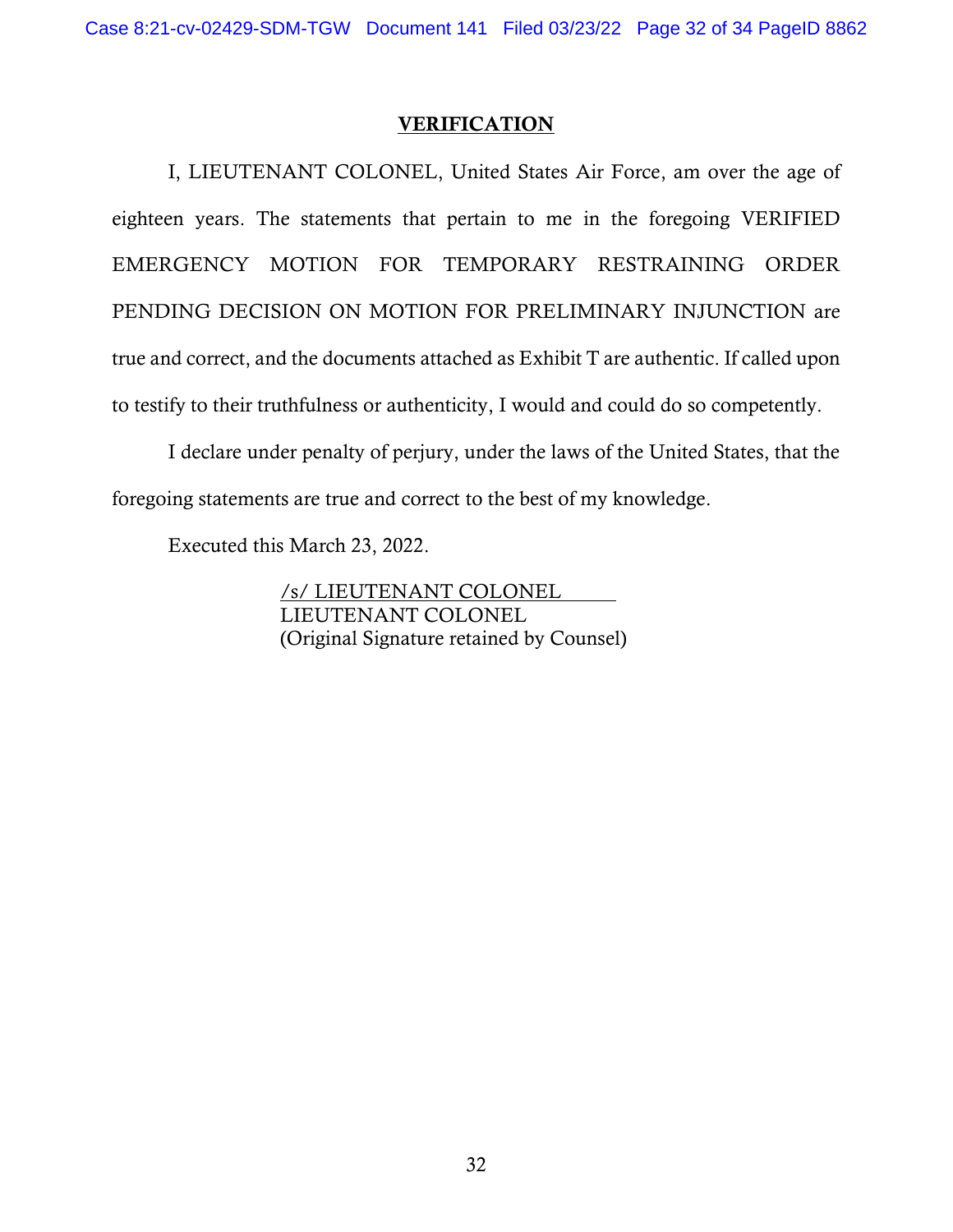I, ROTC MIDSHIPMAN, United States Navy, am over the age of eighteen years. The statements that pertain to me in the foregoing VERIFIED EMERGENCY MOTION FOR TEMPORARY RESTRAINING ORDER PENDING DECISION ON MOTION FOR PRELIMINARY INJUNCTION are true and correct, and the documents attached as Exhibit U are authentic. If called upon to testify to their truthfulness or authenticity, I would and could do so competently.

I declare under penalty of perjury, under the laws of the United States, that the foregoing statements are true and correct to the best of my knowledge.

Executed this March 23, 2022.

/s/ ROTC MIDSHIPMAN ROTC MIDSHIPMAN (Original Signature retained by Counsel)